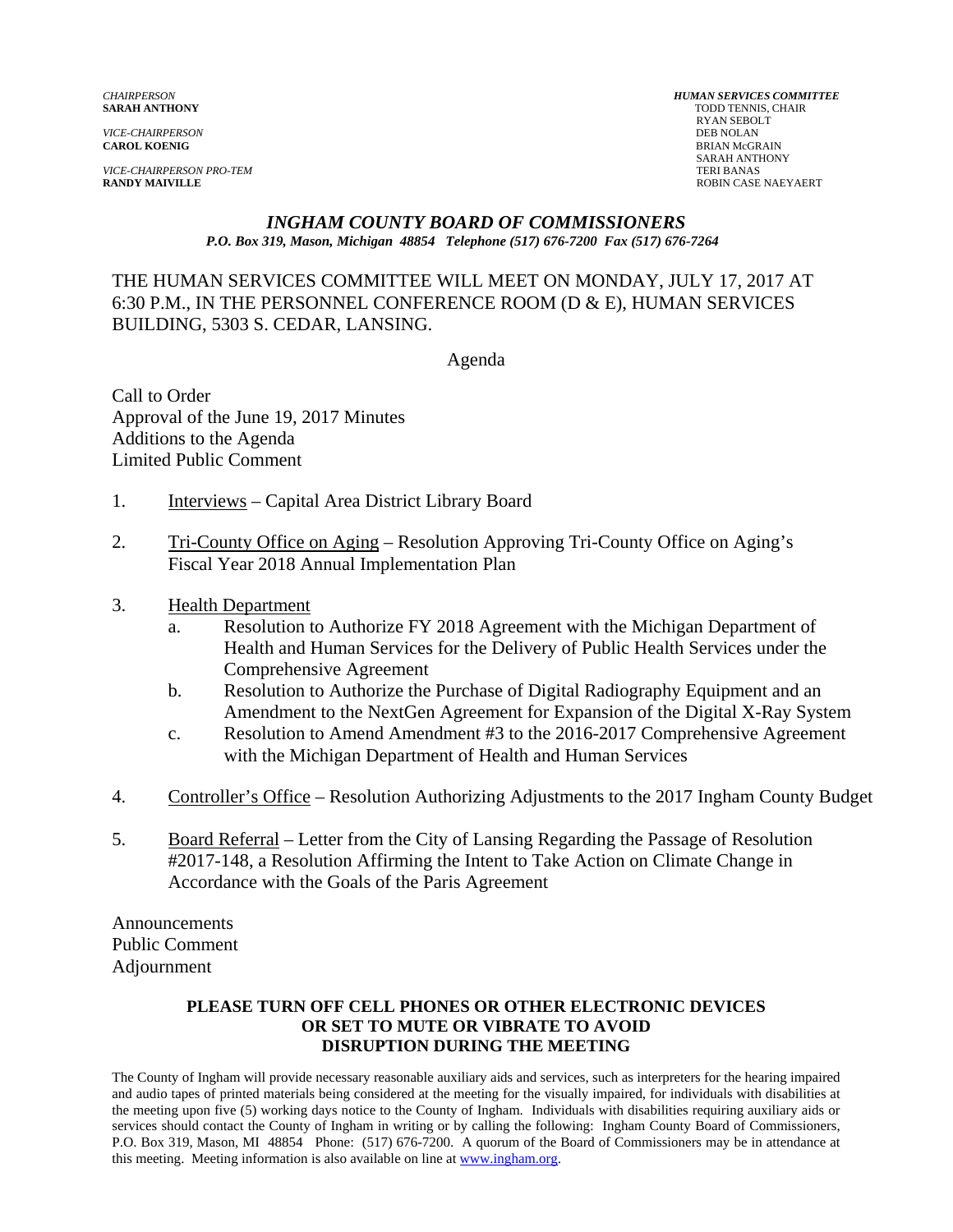#### HUMAN SERVICES COMMITTEE June 19, 2017 Draft Minutes

| <b>Members Present:</b> | Tennis, Anthony, Sebolt (arrived at 6:40 p.m.), McGrain, Banas, and<br>Naeyaert                              |
|-------------------------|--------------------------------------------------------------------------------------------------------------|
| Members Absent:         | Nolan                                                                                                        |
| <b>Others Present:</b>  | Commissioner Grebner, Russ Kolski, Joel Murr, Ian Loree, Beth LeBlanc,<br>Jared Cypher, Liz Kane, and others |

The meeting was called to order by Chairperson Tennis at 6:30 p.m. in Personnel Conference Room "D & E" of the Human Services Building, 5303 S. Cedar Street, Lansing, Michigan.

Approval of the June 5, 2017 Minutes

WITHOUT OBJECTION, CHAIRPERSON TENNIS RECOGNIZED THAT THE MINUTES OF THE JUNE 5, 2017 HUMAN SERVICES COMMITTEE MEETING WERE APPROVED AS PRESENTED. Absent: Commissioners Nolan and Sebolt

#### Additions to the Agenda

None.

Limited Public Comment

None.

1. Interviews – Youth Commission

Ian Loree interviewed for a position on the Youth Commission.

#### MOVED BY COMM. ANTHONY, SUPPORTED BY COMM. NAEYAERT, TO NOMINATE IAN LOREE TO THE YOUTH COMMISSION.

THE MOTION PASSED UNANIMOUSLY. Absent: Commissioners Nolan and Sebolt

Please note that later in the meeting, the rules were suspended to allow Commissioner Sebolt to vote on the nomination of Ian Loree to the Youth Commission. He voted in favor of the nomination.

### MOVED BY COMM. NAEYAERT, SUPPORTED BY COMM. MCGRAIN, TO APPROVE A CONSENT AGENDA CONSISTING OF THE FOLLOWING ACTION ITEMS:

### 2. Health Department

b. Resolution to Enter an Agreement with Lansing Community College for Medical Assistant Medication Administration Training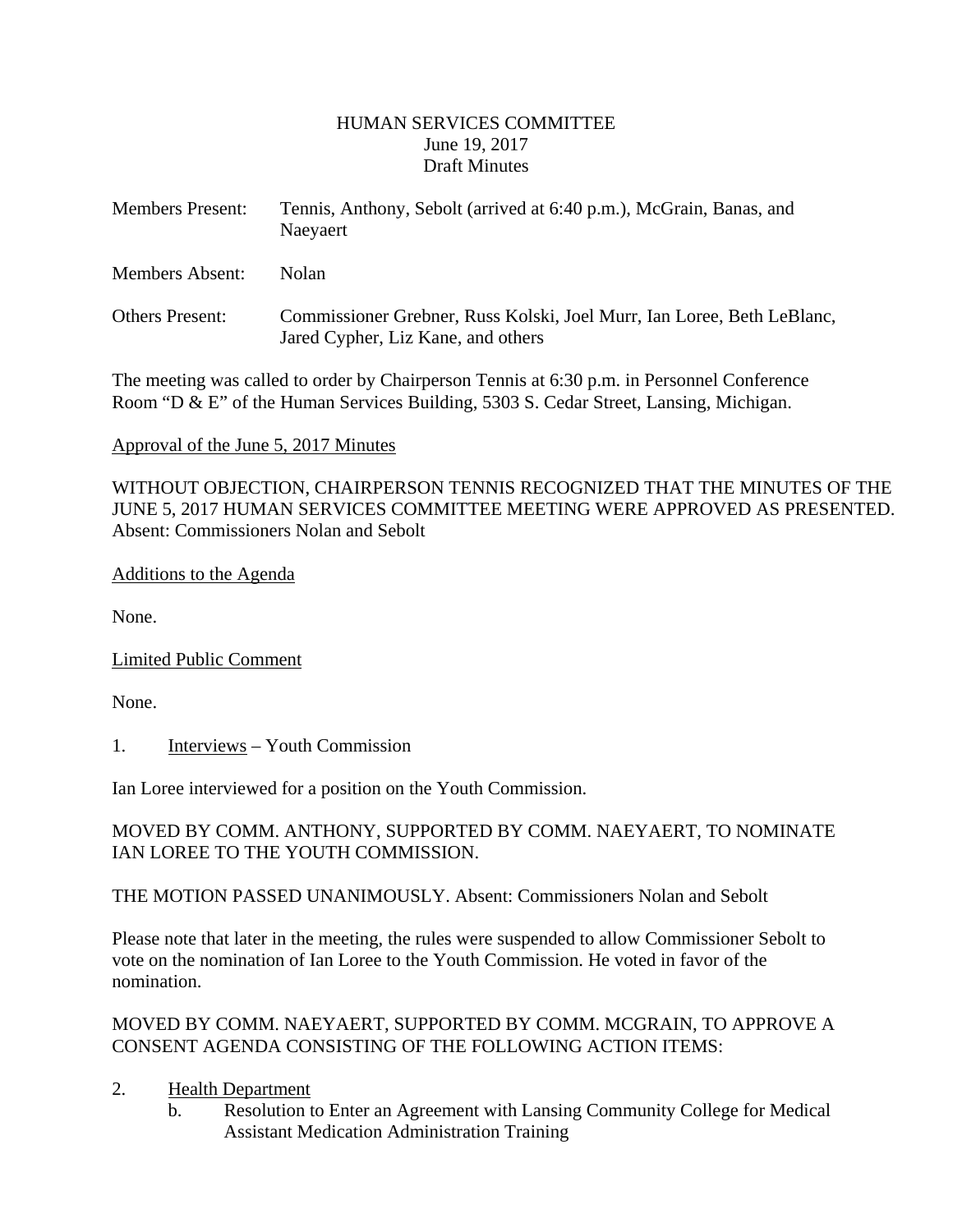d. Resolution to Authorize a Letter of Intent to Transfer Sparrow Medical Group – Volunteers of America Clinic to Ingham County Health Department

#### THE MOTION CARRIED UNANIMOUSLY. Absent: Commissioners Nolan and Sebolt

#### THE MOTION TO APPROVE THE ITEMS ON THE CONSENT AGENDA CARRIED UNANIMOUSLY. Absent: Commissioners Nolan and Sebolt

Please note that later in the meeting, the Committee suspended the rules to allow Commissioner Sebolt to vote on the items on the consent agenda. Commissioner Sebolt voted in favor of the items on the consent agenda.

#### 2. Health Department

a. Resolution to Accept Funding from City of Lansing and to Act as the Fiduciary/Payee for the Human Relations & Community Services Department

### MOVED BY COMM. MCGRAIN, SUPPORTED BY COMM. ANTHONY, TO APPROVE THE RESOLUTION.

Commissioner Naeyaert asked if this agreement was new for the County. She further asked how the County would get the funds from the City of Lansing.

Joel Murr, Deputy Health Officer, stated the County had a long-standing relationship with City of Lansing and this agreement would allow the County to be the beneficiary for these funds.

Commissioner Naeyaert asked if this would be the first time entering into this fiduciary agreement.

Mr. Murr stated it would be the first time entering into the agreement.

Commissioner Naeyaert stated she was curious why the County would act as a fiduciary for the City of Lansing when the City of Lansing had budget shortfalls and other issues. She asked how the agreement would work.

Mr. Murr stated it would be a contractual agreement, where they would receive a certain amount of administrative funding from the City of Lansing. He further stated the County would charge the City of Lansing to support them, and if the City of Lansing did not have the funds, they would not receive the services.

Chairperson Tennis stated the County would be getting paid to do something it already had the capacity to do.

Mr. Murr stated they had similar agreements with other entities, as well.

Commissioner Naeyaert asked if there was any chance that the County would not get paid under the agreement.

Mr. Murr stated that would not happen, because the County would ask the City of Lansing to submit quarterly FSRs, and then the County would support the City in that way.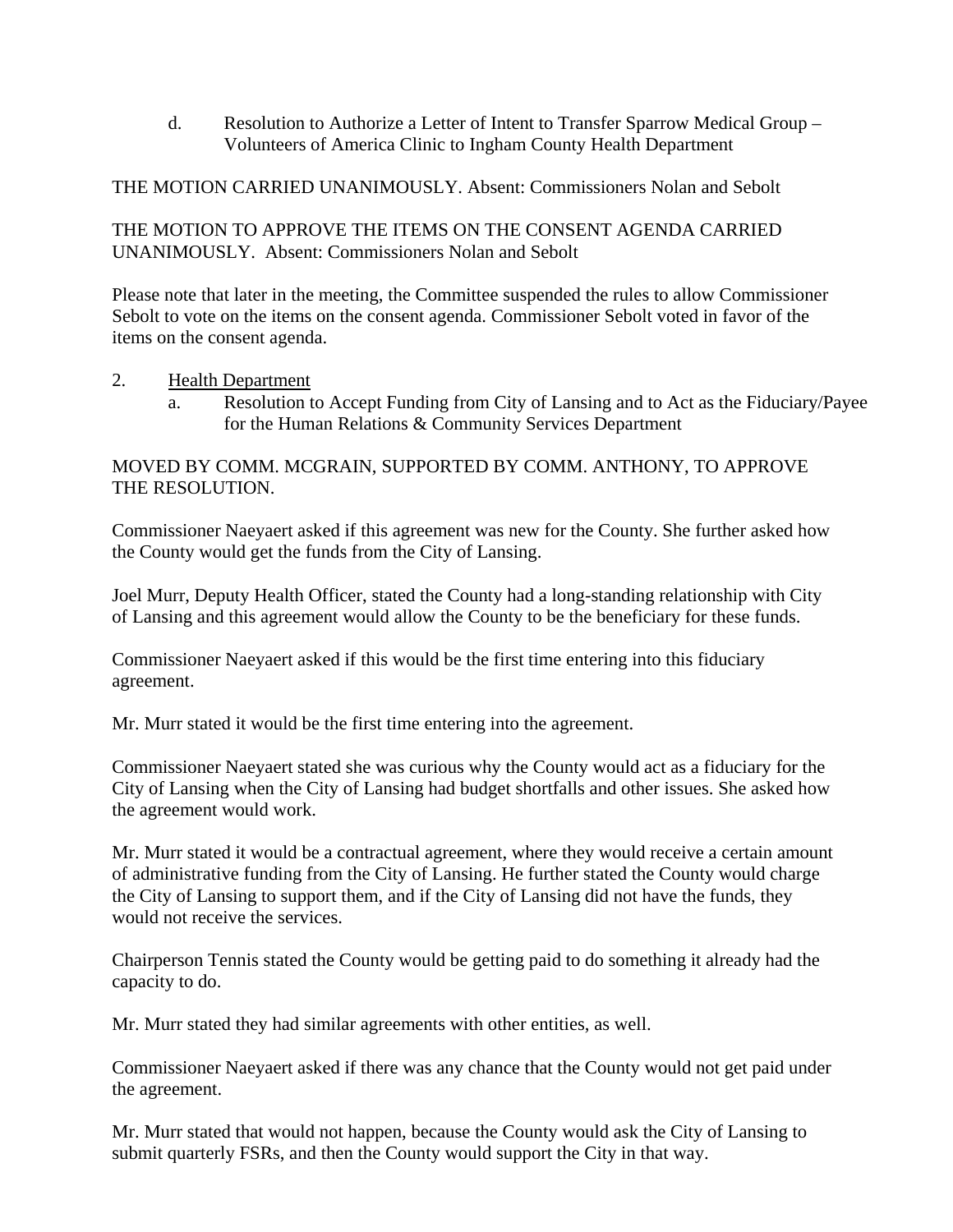Commissioner Banas stated it sounded like there was no great risk for the County.

Chairperson Tennis stated Commissioner Banas was correct; because the County would not be adding any FTE's and it would be getting paid for duties the Department already performed.

Commissioner Naeyaert stated she was concerned that this was just a first step on the path where the City of Lansing asked the County to do tasks on their behalf, and they should be aware of the situation for the future.

Commissioner McGrain stated he approved of the agreement, because they already had similar relationships across the County, and they would be receiving funding for a duty they were already performing. He further stated if the County was taking an 11% cut on the agreement, then he did not see why the Board of Commissioners should not take the deal and he hoped the City of Lansing was also saving money with the agreement.

Commissioner Sebolt arrived at 6:40 p.m.

Commissioner Banas asked if the Health Department supported the agreement.

Mr. Murr stated the Health Department did support the agreement.

THE MOTION PASSED UNANIMOUSLY. Absent: Commissioner Nolan

MOVED BY COMM. ANTHONY, SUPPORTED BY COMM. MCGRAIN, TO SUSPEND THE RULES AND ALLOW COMMISSIONER SEBOLT TO VOTE ON THE NOMINATION OF IAN LOREE TO THE YOUTH COMMISSION AND THE ITEMS ON THE CONSENT AGENDAFOR WHICH HE HAD BEEN ABSENT.

THE MOTION CARRIED UNANIMOUSLY. Absent: Commissioner Nolan

Commissioner Sebolt voted in favor of the nomination of Ian Loree to the Youth Commission and the items on the consent agenda.

- 2. Health Department
	- c. Resolution to Authorize an Agreement with Redhead Design Studio for a Lyme Disease Public Education Campaign

### MOVED BY COMM. BANAS, SUPPORTED BY COMM. ANTHONY, TO APPROVE THE RESOLUTION.

Commissioner Banas stated her district of Meridian Township had a lot of wooded areas and wetlands, and Lyme Disease was a concern, especially with the large population of deer in the area. She asked what the Committee needed to know about the elevated level of risk for Lyme disease in Ingham County, which had been moved from potential risk to known risk.

Mr. Murr stated the change in the risk factor had come about, not because an individual in the county had contracted Lyme disease, but because ticks were located that did carry Lyme disease.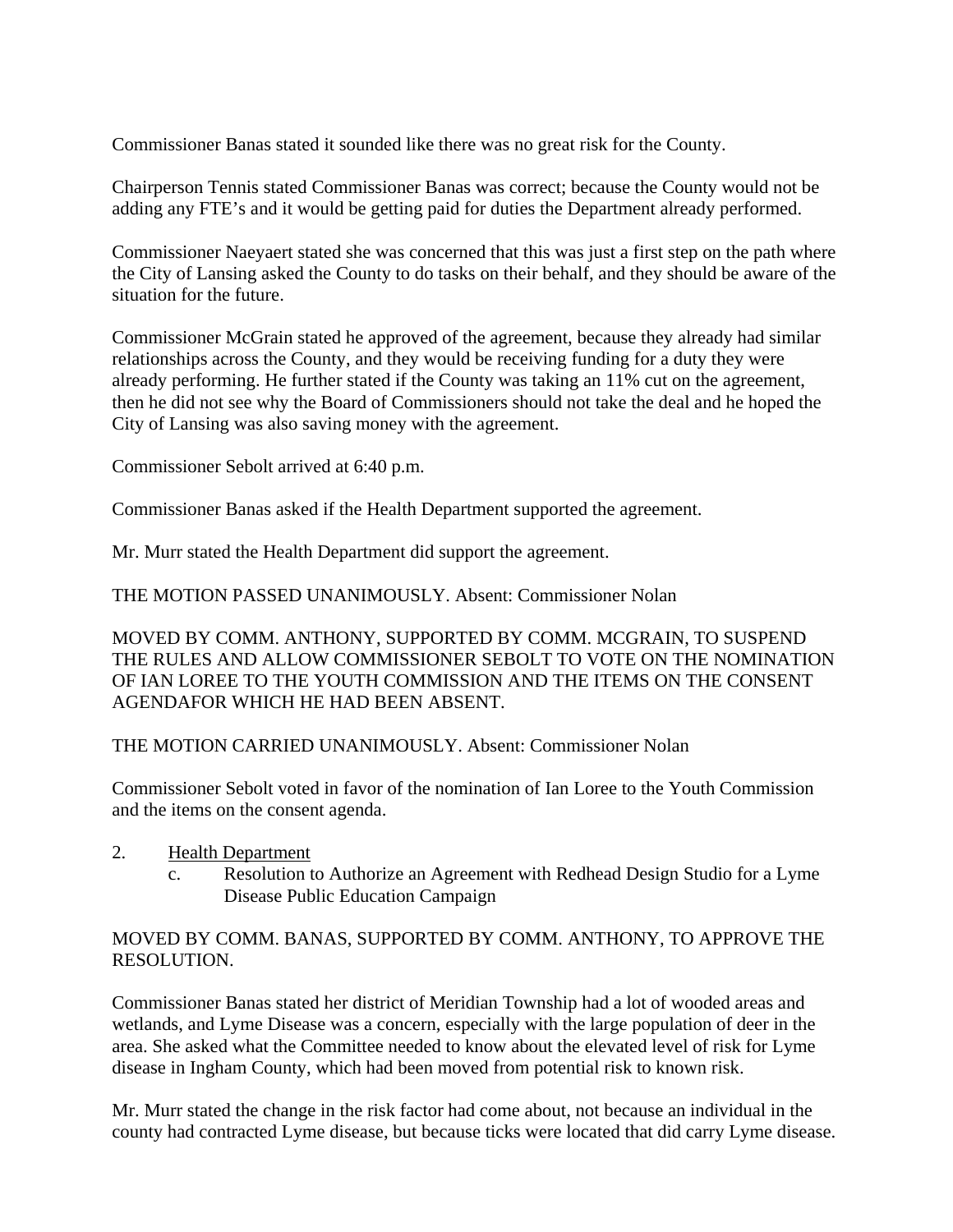He further stated because of this, they moved to the higher risk factor, like the rest of the State was doing.

Commissioner Banas asked what the County would get for \$24,000.

Mr. Murr stated they would be putting up billboards, distributing pamphlets and bookmarks, and working with the Parks and Road Departments to create signage in the parks.

Commissioner Banas stated she liked the collaboration between departments. She asked what the County's message would be in the campaign.

Mr. Murr stated the campaign would focus on being aware of ticks and they could identify ticks in the community, encouraging people to wear bug spray and long sleeves and pants, teaching them to check for ticks after being outside, and the proper procedure to remove ticks.

Commissioner Naeyaert asked if ticks were becoming more of a problem across the State, because of the warmer winters recently.

Mr. Murr stated that was correct, and they were seeing ticks earlier in the season.

THE MOTION PASSED UNANIMOUSLY. Absent: Commissioner Nolan

3. Human Services Committee – Ingham County Representation on Capital Area Transportation Authority (CATA) Board of Directors (*Discussion*)

Commissioner Anthony stated the Committee did receive correspondence from the County Attorneys which stated the Board of Commissioners could recommend having a member on the CATA Board with voting rights if they wished, and there was no legal objection to doing so. She further stated it would be up to the CATA Board to allow the member to have voting rights, and it was up to the Board of Commissioners if they wanted to make that request or recommendation to the CATA Board.

Commissioner Grebner stated he had spoken with Ingham County Clerk Barb Byrum regarding the minutes to be kept at the meeting, and because the minutes were kept in detail, he would be euphemistic in his discussion. He further stated he did not think the Board of Commissioners had to ask or suggest having a voting member on the CATA Board, they could just put it in the contract between the County and CATA.

Commissioner Grebner stated the County levied a millage for CATA, and the County had no obligation to provide public transportation, CATA provided it and needed the County's money to do so. He further stated there was a full contract agreed to by CATA and the County every five years, but he imagined if there were things they would like to add to the agreement, they could be put into a scope of services agreement.

Commissioner Grebner stated the Board of Commissioners was not limited to just suggesting or requesting the addition of the member, because if they wanted to add one, they could put it in the contract. He further stated that as long as he was the County representative to the CATA Board, he did not find himself restricted in the range of issues because of his lack of a vote.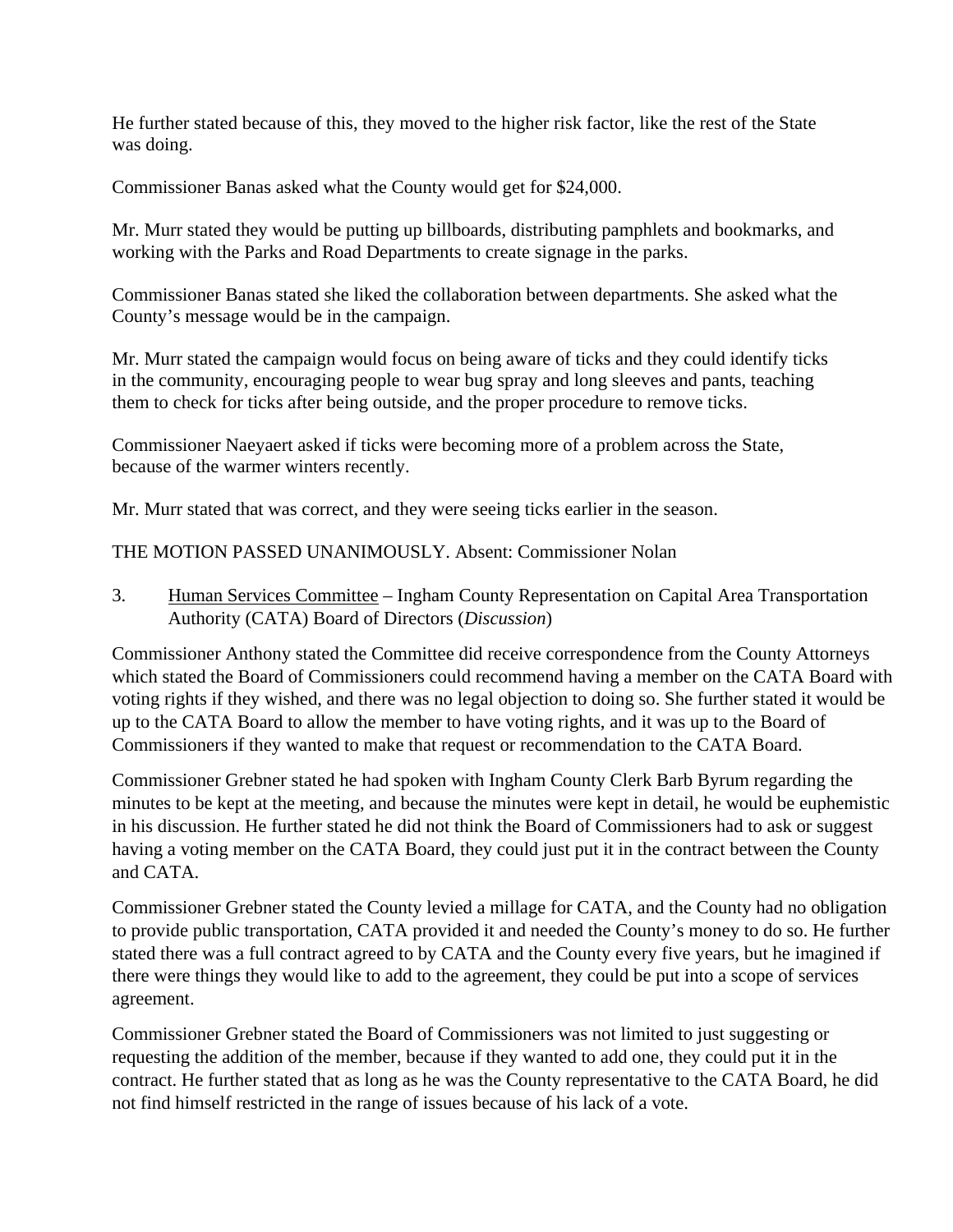Commissioner Grebner stated Commissioner Nolan, who had requested the discussion item, seemed to think the lack of vote meant the County had less power on the CATA Board. He further stated as long as the County's relationship with CATA was to levy 6/10 of a mill and generate CATA \$4 million a year, and as long as CATA needed the money, it was not necessary to add the bargaining position.

Commissioner Grebner stated he was neutral on the situation, and it was unfortunate that Commissioner Nolan was not in attendance to express her views on it.

Commissioner McGrain stated he agreed with Commissioner Grebner's first point, in that if the County put that into the contract and CATA did not approve, then they would not receive the millage money. He further stated he was agnostic on the situation as long as CATA was notifying the Board of Commissioners about substantive changes to their service or what was done with the money and the County had the opportunity to discuss the changes or request services up front, he did not see the need to have a voting member on the CATA Board, but he did like having the option.

Commissioner Banas asked Commissioner Anthony what her thoughts were on being a member of the CATA Board without a vote.

Commissioner Anthony stated she had been thinking about if there was ever an event where the County and CATA did not have the relationship or millage connecting them, if they would want to have the formal relationship allowing the County to have a voting member on the CATA Board. She asked the Committee if they would still want the County to have a seat regardless of the monetary aspect of the relationship.

Commissioner Grebner stated he thought if they were not contributing money to CATA, then it would not be appropriate to have a seat on the CATA Board. He further stated there were only two non-voting members on the CATA Board – the County because of the millage, and Michigan State University because they had a contract to provide transportation on campus, and CATA did not have representation from other organizations in the community other than the townships that levied millages.

### Discussion.

Commissioner Naeyaert stated other millages the County levied allowed the County to have representation on their boards. She asked why the Board of Commissioners would not want to have someone sit on the CATA Board, like every other millage the County provided.

Commissioner Grebner acknowledged most organizations affected by millages allowed a voting member from the Board of Commissioners. He further stated the reason they did not have a voting member was because of how he engineered the County transportation services thirty years ago, where it was set up that CATA would provide seamless transportation service to the entire County, rather than having to compete with the previous County-run In-Tran services.

Commissioner Grebner stated CATA was vehemently opposed to the relationship initially and did not allow the County to have a seat on the CATA Board, and because CATA refused to sign the contract for the first two years, the County did not levy the millage. He further stated due to the way public transportation was run in mid-Michigan, he could not imagine that the County would not renew the millages for CATA, and residents were very supportive of CATA.

Commissioner McGrain stated he would be interested in what the community response would be if the County requested to have voting representation on the CATA Board.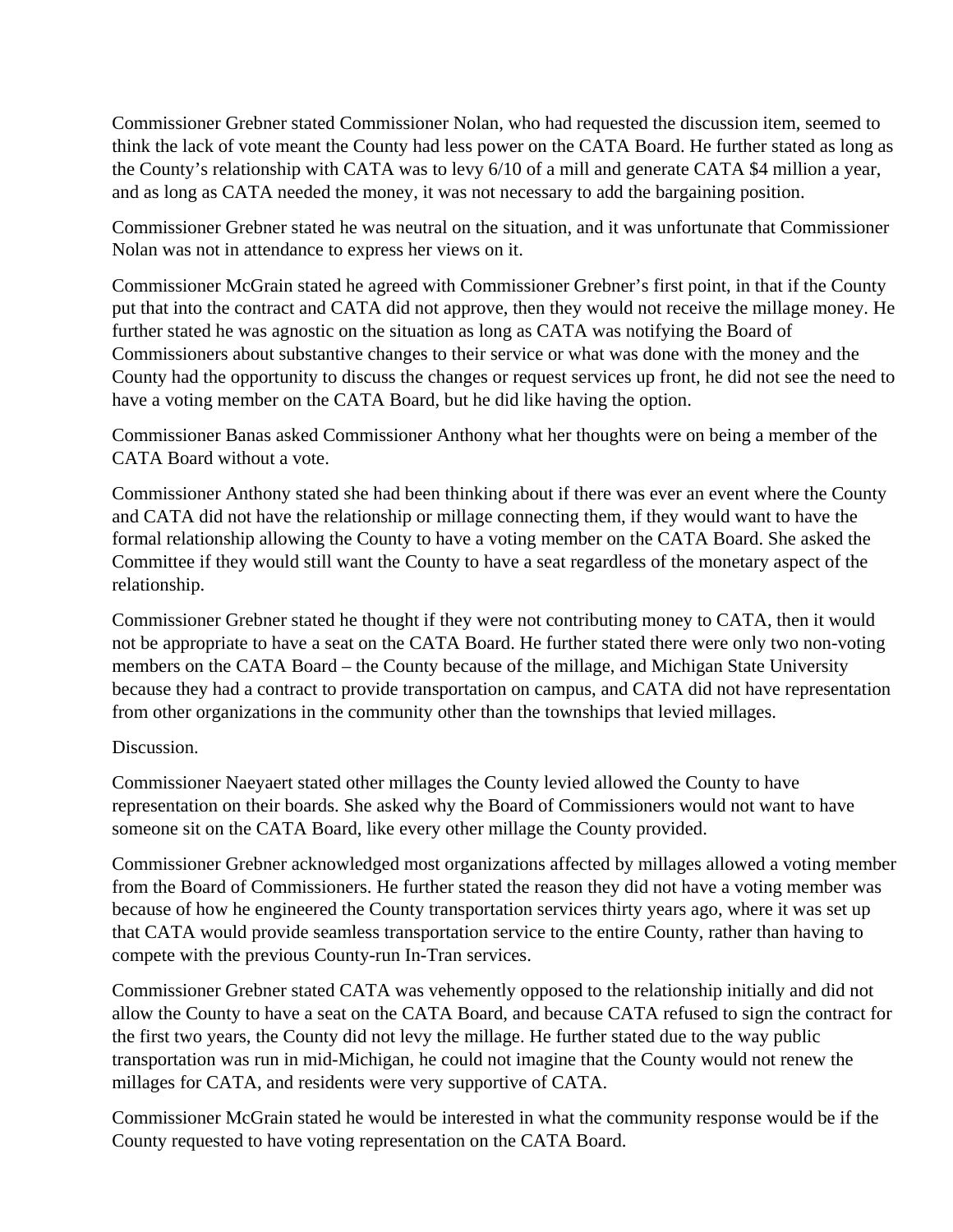Commissioner Grebner stated that the only other governmental entity in a similar situation of providing a large amount of money to CATA was MSU, so they were the only ones who could also ask for a seat on the CATA Board.

Commissioner McGrain asked if MSU had a voting member on the CATA Board already.

Commissioner Grebner stated MSU did not have a voting member on the CATA Board. He further stated he was concerned CATA would have legal opposition to the request to have a voting member from the Board of Commissioners, because they could say they could not have a member on the board from an entity they had a contract with.

Commissioner Grebner stated Meridian Township had a contract with CATA, and they had two voting members on the CATA Board. He further stated he suggested the Committee invite CATA to a meeting, so they could hear their side of the issue.

Commissioner Banas asked if staff could look into the issue. She stated she did not see that there was a great motivation to change the structure of their representation.

Chairperson Tennis asked the staff if they could share the opinion from the County Attorneys with the Board of Commissioners. He stated the Committee could gauge the feeling of other Commissioners at a Board of Commissioners meeting or in caucus meetings.

4. Medical Examiner – Medical Examiner Agreement with Edward W. Sparrow Hospital Association (*Discussion*)

Chairperson Tennis stated the County had received notice that Sparrow Hospital wanted to renegotiate the medical examiner contract with the County, and significantly increase the per capita rate.

Commissioner McGrain asked if the County had received an official termination letter.

Jared Cypher, Deputy Controller, stated the termination letter was sent to the County in error; however the points within the letter remained the same regarding the County's contract with Sparrow. He further stated Sparrow had made it clear that they were subsidizing the medical examination services for the County, and their current contract of 10% annual increases in cost was not sufficient for the services they were providing, so they wanted to renegotiate the contract.

Mr. Cypher stated they were not in a position to terminate their contract in terms of the dates that were sent out in the letter, and he did believe the County could work with Sparrow to transition the services. He further stated the options for the County would be to renegotiate the contract with Sparrow, accept a bid from a different entity that would respond to the RFP that was put out earlier that day, or explore having a County-run medical examiner office.

Commissioner Banas asked why this issue had just come up now. She further stated she recalled the County had been working with Sparrow for at least five or six years, so she wondered if there was a change in services, business model or medical costs that caused this great shift.

Mr. Cypher stated that the last time medical examination services went out for bid, Sparrow wanted to keep the County's business, so they bid very low. He further stated that when that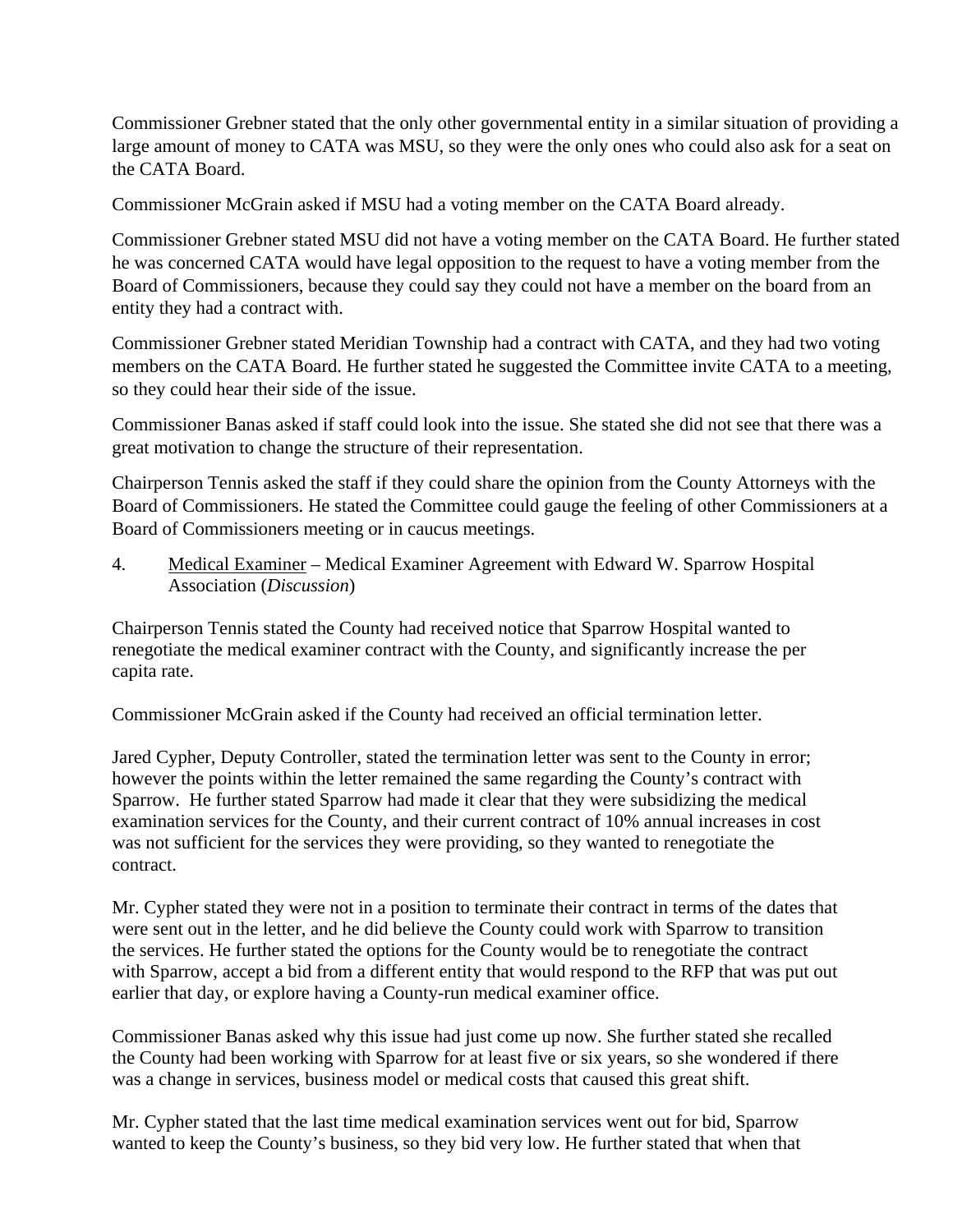contract with Sparrow expired and they renegotiated in 2015, Sparrow had requested a 10% annual increase in service costs, which the Board of Commissioners had to vote to waive because it exceeded their policy of accepting contracts with over a 1% annual increase.

Mr. Cypher stated that the County's current contract with Sparrow expired in 2018, so if this had not been addressed now, he had a feeling it would have been addressed in a year when they were renegotiating the contract.

Commissioner Banas disclosed that her husband, who was in the audience, worked at Sparrow Hospital. She further stated she had not discussed the situation with him, and when she was in Committee, her responsibility was to represent her constituents.

Commissioner Naeyaert stated she understood the letter of intent was sent to the Board of Commissioners in error. She asked if the dates in the letter were still relevant, because they requested a response by June 23, 2017, and if they had not received a response, then they would terminate the contract by August 5, 2017.

Mr. Cypher stated that the dates were not necessarily the concern, but the content of the letter and increase in cost was important. He further stated the dates could be flexible, because the County had asked Sparrow if they could have until the beginning of their fiscal year to figure out the situation and although there was not a firm commitment, it was indicated Sparrow would at least be open to a discussion.

Commissioner Naeyaert asked who else provided medical examination services, or if there was any way the County could pool with Eaton County or other counties that were in the same situation.

Mr. Cypher stated that options were limited. He further stated there was a medical examiner in Kalamazoo who served eight to ten counties, a medical examiner in Genesee County, and the University of Michigan performed the medical examination services for Washtenaw County.

Commissioner Naeyaert stated she thought the costs would be outrageous for transportation and other services the County currently received if they changed providers.

Mr. Cypher stated that the costs would hopefully work out through the RFP process, but one of the goals in exploring this situation was to see if the County could have their own medical examiner. He further stated that the County used to provide medical examination, through their previous Health Officer.

Chairperson Tennis stated that the County did perform medical examinations in-house, but it was at a time when the Health Officer, Dean Sienko, had worn three hats as Health Officer, Medical Director and Medical Examiner; and it was not a sustainable operation for anyone else to try to work out when he left. He further stated he agreed with Mr. Cypher that they should explore the option to perform the services in-house, but he thought the RFP process would be the way the County would go.

Commissioner McGrain acknowledged Commissioner Naeyaert's concerns about the costs, and he recalled during the RFP process five or six years ago, the hospital in Flint had presented a much lower rate and Sparrow came back with lower rate so the County could keep medical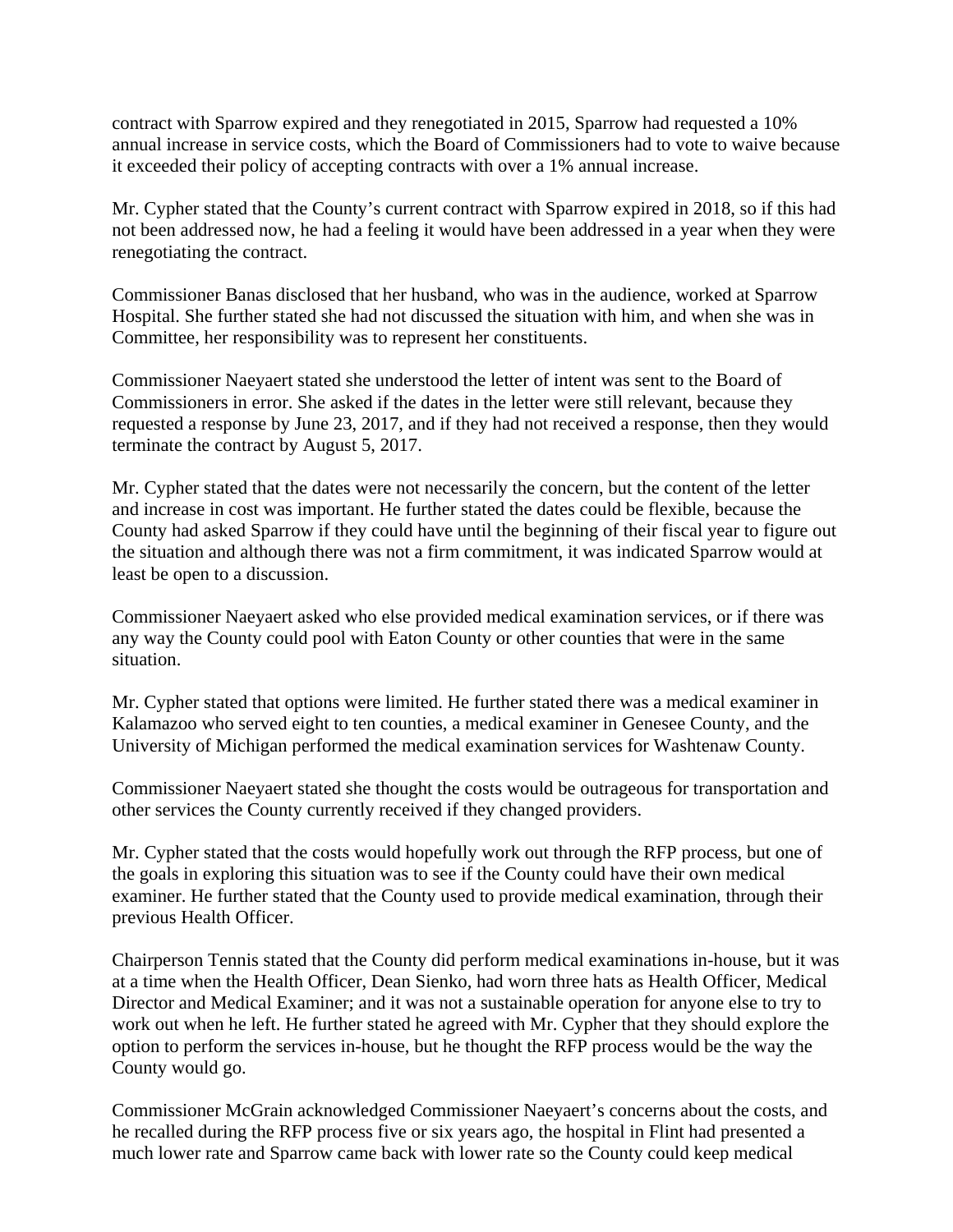examination services local. He further stated given current situations, the County could not just walk into a new contract with an 80% increase, and appreciated that this went out for RFP.

Chairperson Tennis asked if the RFP had already gone out.

Mr. Cypher stated it went out earlier that day.

Commissioner McGrain stated he would have preferred the RFP to go out the day after the Committee meeting, so they could have discussed it a bit first.

Commissioner Banas asked if the County could explore shared medical examination services, as she noticed other counties in the region could be in the same situation. She asked what was needed to set up a medical examiner's office, and if Michigan State University Police had these facilities and could partner with the County.

Mr. Murr stated he did not know if Michigan State University had all of the facilities the County required, but if they did, they could respond to the RFP. He further stated a large part of the concern was the transportation of the bodies, as well as the valuable information sharing Sparrow had provided on opioid overdoses.

Commissioner Sebolt stated he was curious about the historical context of the County's contract with Sparrow. He asked what had happened in 2015 to allow for a 10% annual increase in the cost of their services.

Mr. Murr stated that when Linda Vail, Health Officer, had come to the Ingham County from Kalamazoo, she had just successfully contracted out the medical examination services in Kalamazoo. He further stated when she saw the contract the County had with Sparrow, she acknowledged they were underpaying for the services Sparrow provided, so in order to maintain that relationship, she recommended the County accept the 10% annual increases.

Commissioner Sebolt stated it sounded like Eaton County was in a similar situation to Ingham County. He asked if there had been talks of collaboration with Eaton County.

Mr. Cypher stated if the County did explore an in-house model of medical examinations, they could reach out to surrounding counties and communities about sharing the service. He further stated there was a similar successful model in the Northwest part of Michigan that shared these services.

Commissioner Banas asked if the County knew why the hospital costs were increasing so significantly, and if it had to do with their business model. She stated she understood Sparrow might have underbid in the beginning, but she was curious about the sudden increase in costs.

Mr. Cypher stated Sparrow was subsidizing their medical examination services to the tune of about \$500,000, which included the other counties they provided services for. He further stated that the cost increase was due to an increase of cost in toxicology, but he was not sure about what that meant.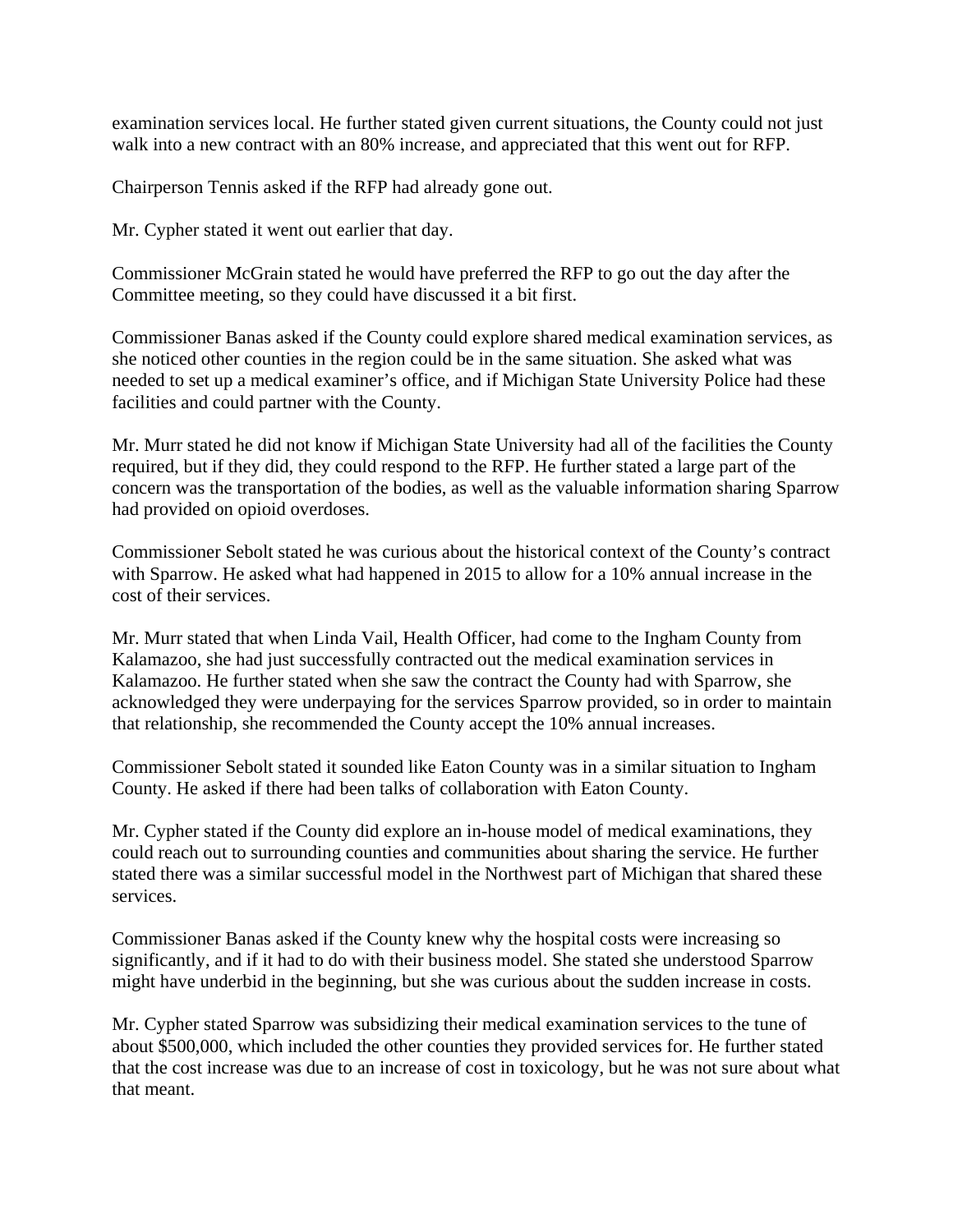Commissioner Sebolt stated in the letter of intent, it stated that the median cost per capita was \$3.00 but when he did the math on what the County would pay under the new request, the average was \$4.13 per capita. He asked why this was so much higher than the median.

Chairperson Tennis stated he thought the RFP process would sort out the costs, and the County could see how Sparrow stacked up against other providers. He further stated his personal preference would be to not have to find another \$280,000 in their budget and he did not want to ruin the relationship the County had with Sparrow; however it was their duty to provide the best, most efficient services to County residents.

Commissioner McGrain stated the County should also reach out to law enforcement within the County, as he recalled during the initial medical examiner contract negotiations ,they wanted to be included early on.

Announcements

None.

Public Comment

None.

Adjournment

The meeting was adjourned at 7:16 p.m.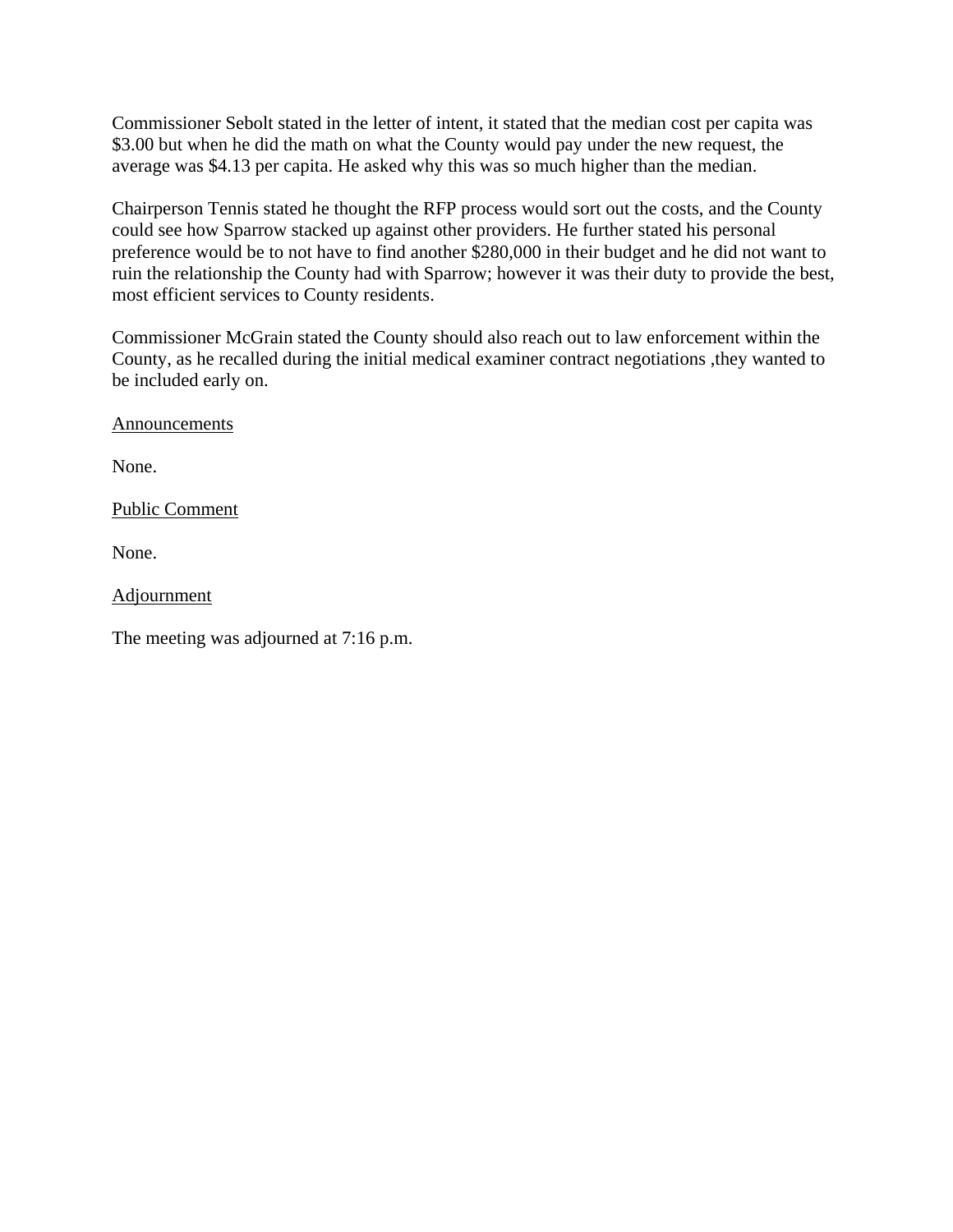# **JULY 17, 2017 HUMAN SERVICES AGENDA STAFF REVIEW SUMMARY**

# **ACTION ITEMS: The Deputy Controller is recommending approval of the following resolutions**

## *2. Tri-County Office on Aging- Resolution Approving Tri-County Office on Aging's Fiscal Year 2018 Annual Implementation Plan*

This resolution approves the Tri-County Office on Aging's Fiscal Year 2018 Annual Implementation Plan. This planning document is required under the Older Americans Act and Older Michiganians Act. The Michigan Aging and Adult Services Agency (AASA) requires Tri-County Office on Aging to ask county commissioners to approve the plan. This plan was endorsed by the Tri-County Office on Aging's Administrative Board on June 19, 2017. If this resolution is not approved by August 1, 2017 Tri-County Office on Aging will consider passive approval of the plan.

# *3. Health Department*

- *a. Resolution to Authorize FY 2018 Agreement with the Michigan Department of Health and Human Services for the Delivery of Public Health Services under the Comprehensive Agreement*  This resolution authorizes the FY 2018 Comprehensive Agreement with MDHSS for the period of October 1, 2017 through September 30, 2018, the necessary BCCCNP and NFP subcontracts, and the service contracts with agencies to perform outreach activities to potential and current Medicaid beneficiaries. The resolution also authorizes a .75 FTE WIC Breastfeeding Counselor to provide required breastfeeding education services as
- mandated by the agreement. Compensation for this position is provided in the agreement.

Approximately \$5.3 million dollars in state/federal funds will be made available to Ingham County through the Comprehensive Agreement, and that Ingham County's contribution to expenditures associated with the agreement and budget will not exceed levels appropriated in the County's FY 2018 Budget for these purposes.

### *b. Resolution to Authorize the Purchase of Digital Radiography Equipment and an Amendment to the Nextgen Agreement for Expansion of the Digital X-Ray System*

This resolution authorizes the purchase of digital radiography equipment and an amendment to the Nextgen agreement for expansion of the digital x-ray system at Forest Community Health Center. The cost of the software, licenses and field service assistance is \$3,385 to upgrade within the Nextgen system and will be funded from the HRSA Delivery System Health Information Investment (DSHII) funds. The cost of the Digital Intraoral sensors from Benco Dental is \$20,392 and will be funded from the approved 2017 CIP budget of \$17,804. The remaining \$2,588 will be funded from the HRSA Quality Improvement (QI) supplemental grant.

### *c. Resolution to Amend Amendment #3 to the 2016-2017 Comprehensive Agreement with the Michigan Department of Health and Human Services*

This resolution amends Resolution #17-210 to authorize changing the temporary .75 FTE WIC Breastfeeding Peer Counselor (UAW Grade C) to a permanent position for the duration of the grant through the comprehensive agreement with MDHHS. The total cost of a .75 FTE WIC Breastfeeding Peer Counselor is \$51,047 (2017 rates at step 5) and the position is funded by the grant.

# *4. Controller's Office – Resolution Authorizing Adjustments to the 2017 Ingham County Budget*

This resolution authorizes adjustments to the Ingham County budget for the second quarter of fiscal year 2017. The total decrease to the General Fund is \$631,975.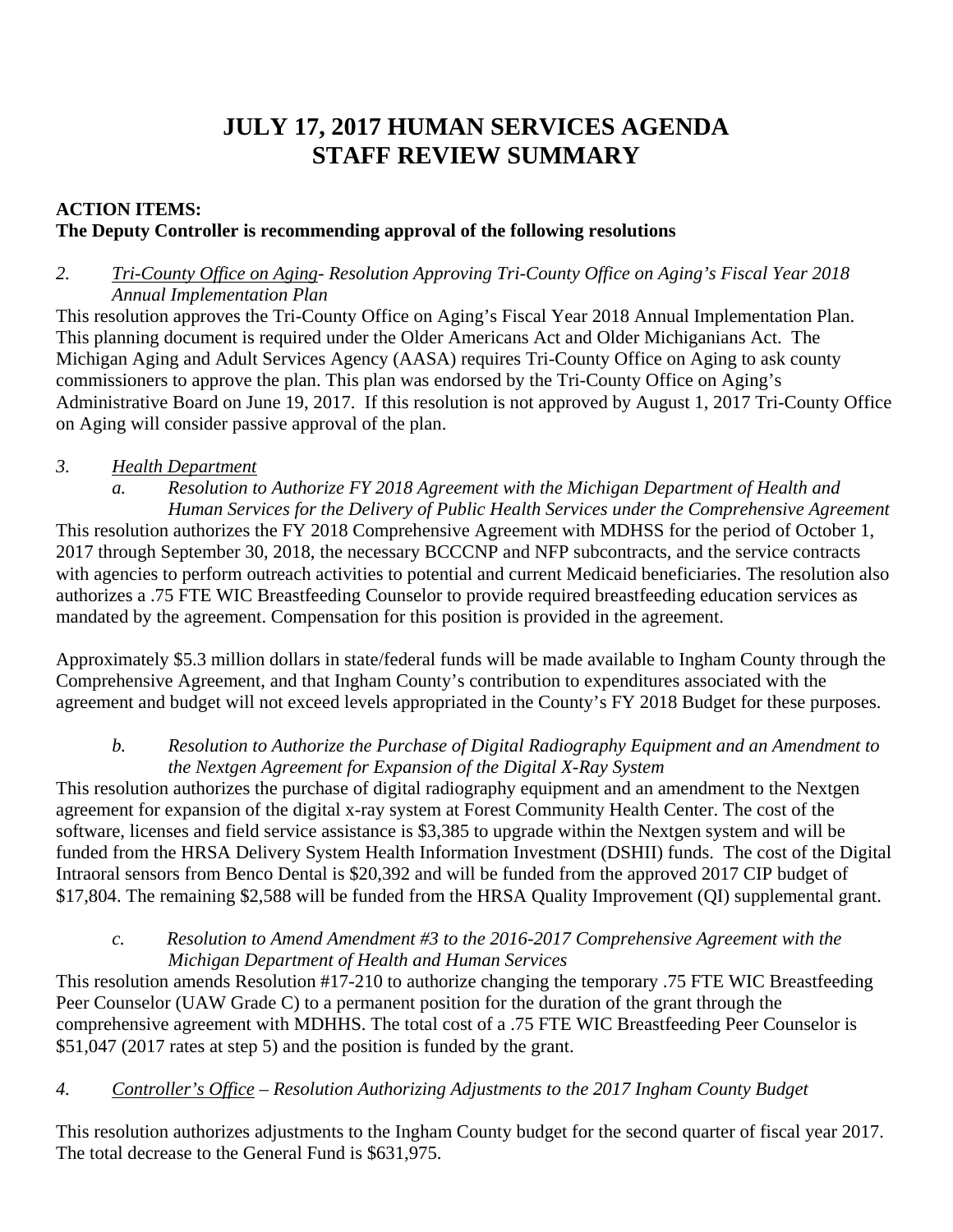The quarterly budget amendment process as authorized by the Board of Commissioners is necessary to make adjustments to the adopted budget. Usually, adjustments are made as a result of updated revenue and expenditure projections, grant revenues, reappropriations, accounting and contractual changes, and general housekeeping issues.

In the only major change affecting Human Services departments/agencies, the Machinery and Equipment revolving fund is increased by \$90,331 to complete the scheduled replacement of computer equipment in 2017 at the Health Department. This was not originally budgeted, due to limited funds and because the IT department historically had not been able to complete purchase and installation of all scheduled replacements. IT does expect to have all scheduled replacements up to date by the end of this year.

# **OTHER ITEMS:**

*1. Interviews – Capital Area District Library Board*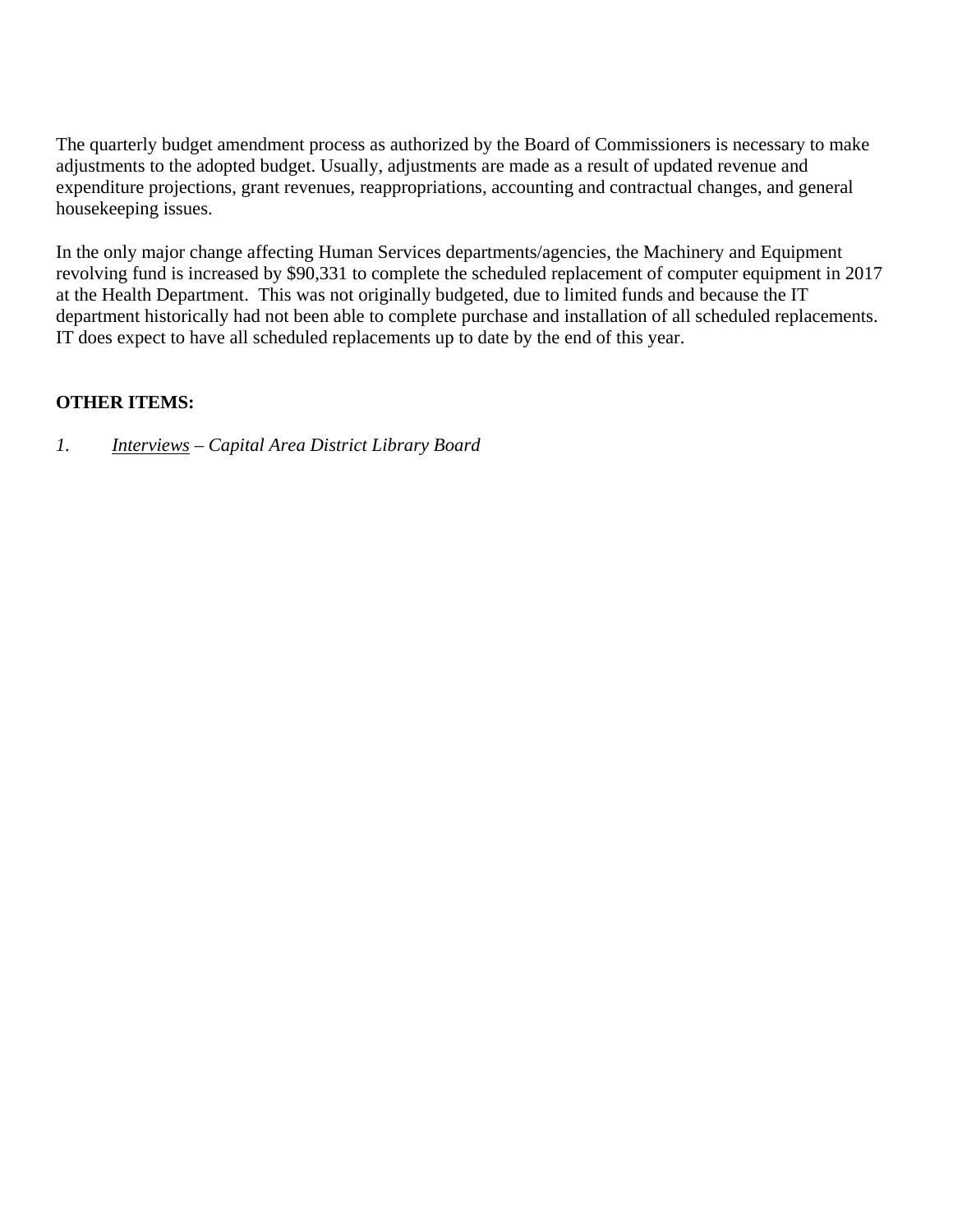| TO:          | Board of Commissioners Human Services Committee            |
|--------------|------------------------------------------------------------|
| <b>FROM:</b> | Jared Cypher, Deputy Controller                            |
| DATE:        | June 30, 2017                                              |
|              | <b>SUBJECT:</b> TCOA FY 2018 Annual Implementation Plan    |
|              | For the meeting agenda of 7/17/17 Human Services Committee |

#### **BACKGROUND**

This resolution approves the Tri-County Office on Aging's Fiscal Year 2018 Annual Implementation Plan. This planning document is required under the Older Americans Act and Older Michiganians Act. The Michigan Aging and Adult Services Agency (AASA) requires Tri-County Office on Aging to ask county commissioners to approve the plan.

This plan was endorsed by the Tri-County Office on Aging's Administrative Board on June 19, 2017.

#### **ALTERNATIVES**

If this resolution is not approved by August 1, 2017 Tri-County Office on Aging will consider passive approval of the plan.

#### **FINANCIAL IMPACT**

There are no direct financial impacts.

#### **OTHER CONSIDERATIONS**

None.

#### **RECOMMENDATION**

Based on the information presented, I respectfully recommend approval of the resolution.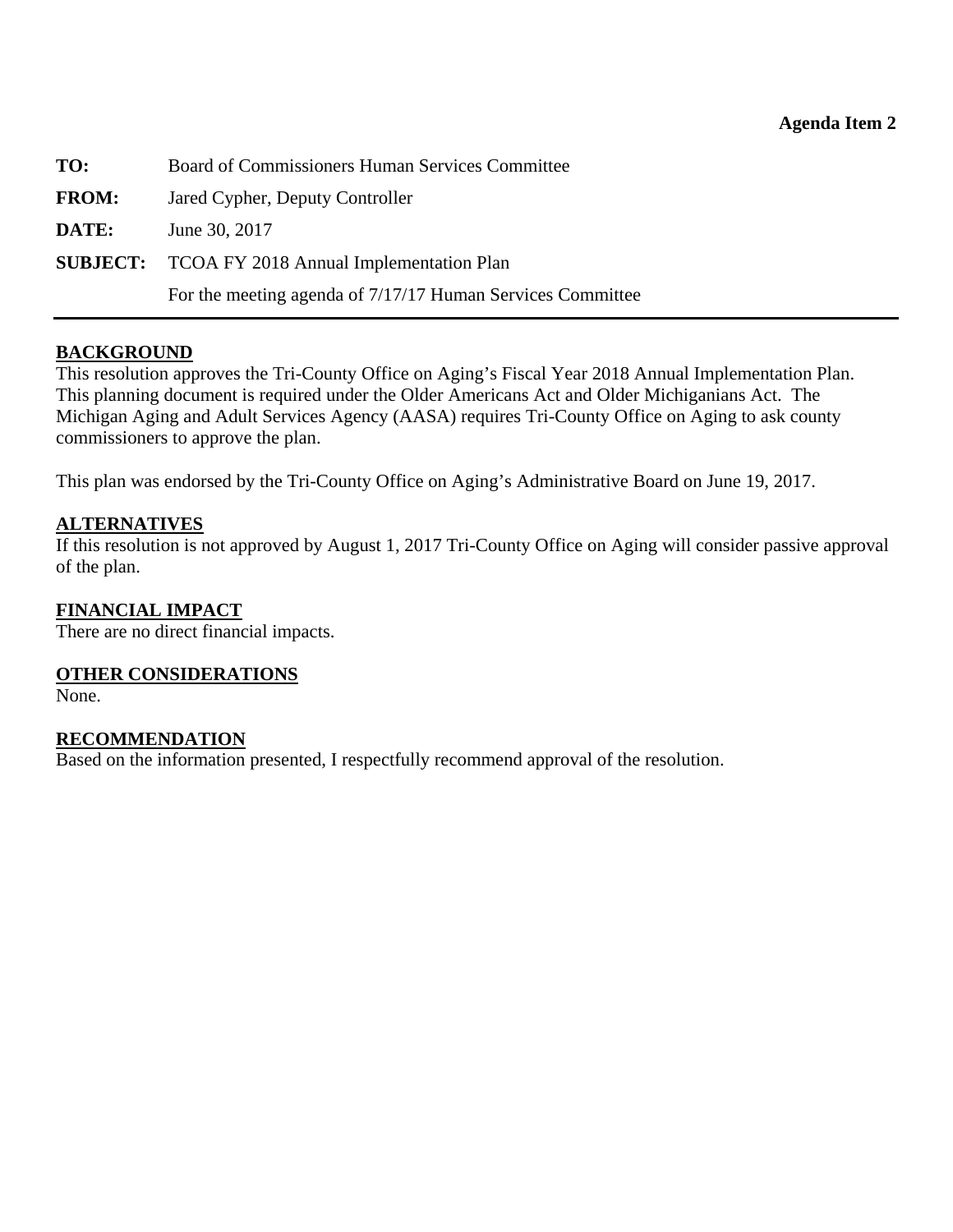**Agenda Item 2** 

Introduced by the Human Services Committee of the:

#### INGHAM COUNTY BOARD OF COMMISSIONERS

#### **RESOLUTION APPROVING TRI-COUNTY OFFICE ON AGING'S FISCAL YEAR 2018 ANNUAL IMPLEMENTATION PLAN**

WHEREAS, the Tri-County Aging Consortium, known as Tri-County Office on Aging, produced the Fiscal Year 2018 Annual Implementation Plan as required by the Older Americans Act and the Older Michiganians Act; and

WHEREAS, the Ingham County Board of Commissioners has reviewed the Tri-County Office on Aging's Fiscal Year 2018 Annual Implementation Plan.

THEREFORE BE IT RESOLVED, the Ingham County Board of Commissioners approves the Tri-County Office on Aging's Fiscal Year 2018 Annual Implementation Plan.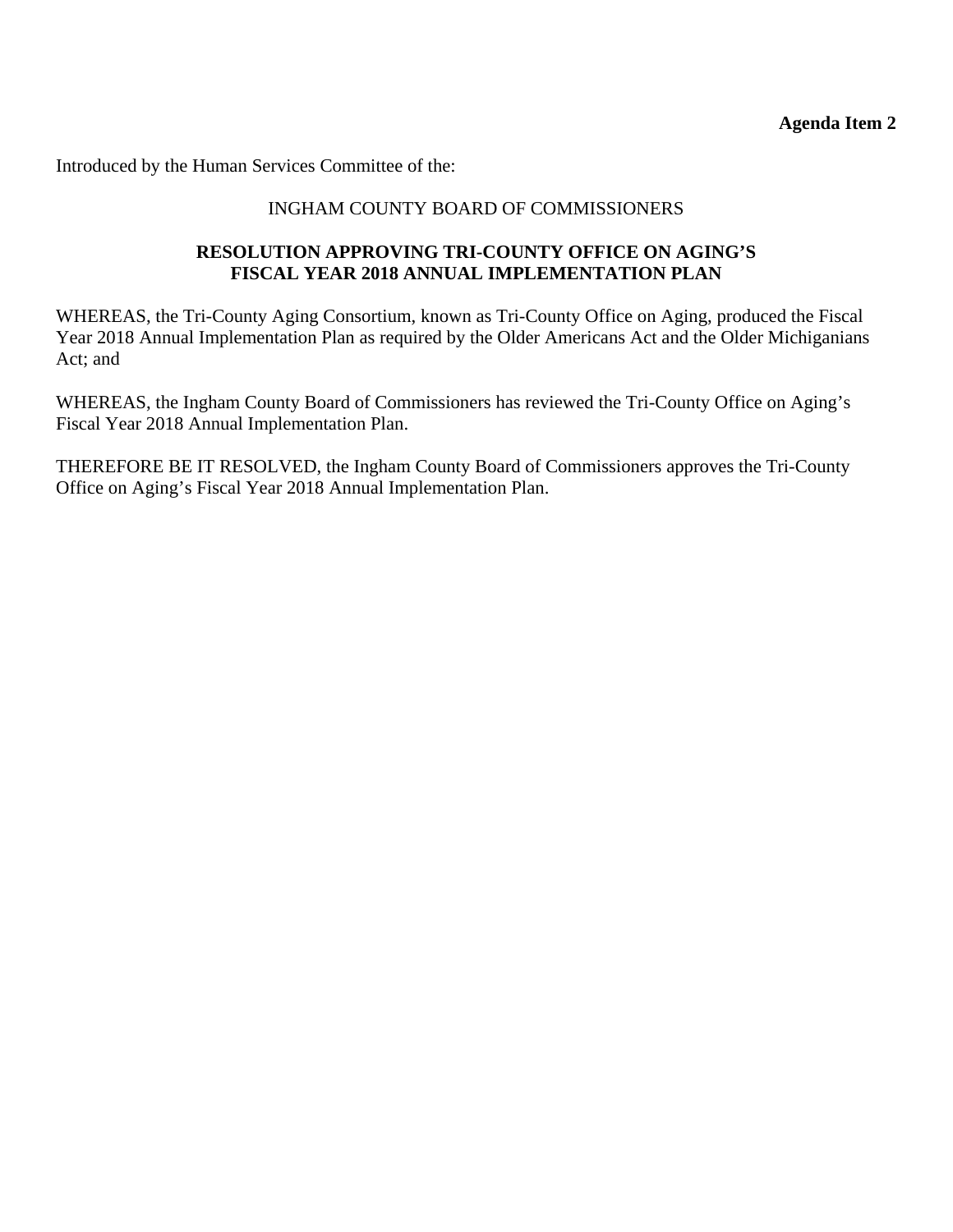| TO:          | Board of Commissioners Human Services, County Services & Finance Committees |
|--------------|-----------------------------------------------------------------------------|
| <b>FROM:</b> | Linda S. Vail, MPA, Health Officer                                          |
| DATE:        | June 15, 2017                                                               |
|              | <b>SUBJECT:</b> FY 2018 MDHHS Comprehensive Agreement                       |
|              | For the meeting agendas of July 17, 2017 and July 19, 2017                  |
|              |                                                                             |

# **BACKGROUND**

The Ingham County Health Department (ICHD) currently receives funding from the Michigan Department of Health and Human Services (MDHHS) via the Comprehensive Agreement. This agreement for the delivery of public health services under the Comprehensive Agreement is the principal mechanism for clarifying the roles and responsibilities of the state and local governments and must be authorized for FY 2018. The agreement serves as a vehicle for accepting slightly more than \$5.3 million in state and federal grants and formula funding to support a number of public health services. The public health services to be delivered under this agreement include Essential Local Public Health Operations and categorical programs including:

- AIDS/HIV Prevention and Care
- Bioterrorism Emergency Preparedness
- Breast & Cervical Cancer Control Navigation Program
- Children Special Health Care Services
- Communicable Disease Prevention
- Family Planning
- Food Vendors and Restaurant Inspections
- Lead Safe Homes
- Maternal & Child Health Programs
- Tobacco Reduction
- Tuberculosis Control
- Sexually Transmitted Disease Control
- Vision & Hearing Screening
- WIC Program
- WISEWOMAN

Immunizations

In order to meet the terms of the Comprehensive Agreement, ICHD must enter into subcontracts for the Breast and Cervical Cancer Control Navigation Program (BCCCNP) and Nurse Family Partnership (NFP) programs.

ICHD will also enter into service contracts with agencies to perform outreach activities to potential and current Medicaid beneficiaries in the following categories:

- Medicaid Outreach and Public Awareness
- Facilitating Medicaid Eligibility Determination
- Program Planning, Policy Development and Interagency Coordination Related to Medical Services
- Referral, Coordination, and Monitoring of Medicaid Services
- Medicaid-Specific Training on Outreach Eligibility Services
- Arranging for Medicaid-related Transportation and Provision of Medicaid-related Translation

### **ALTERNATIVES**

There are no alternatives.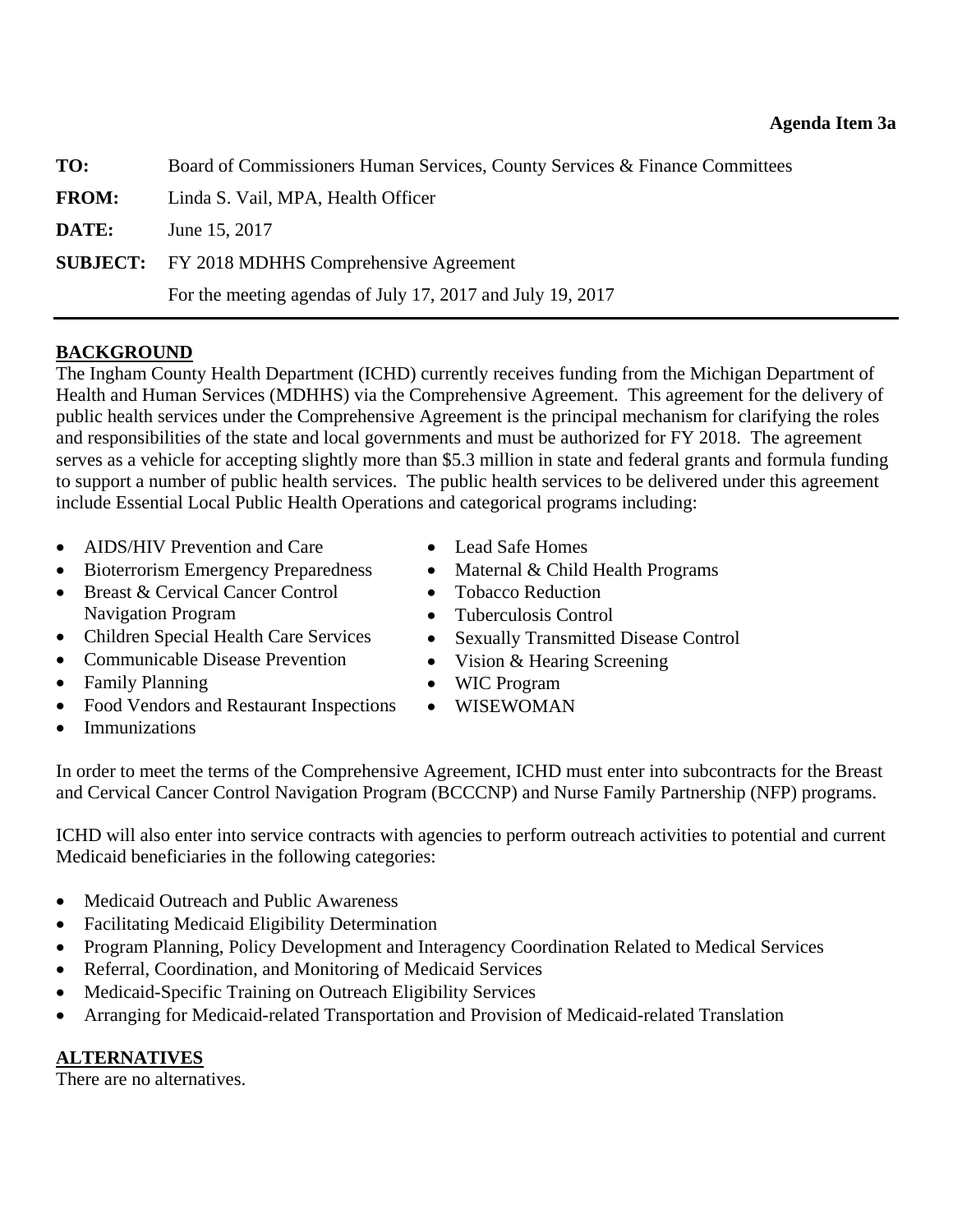## **FINANCIAL IMPACT**

The grant amounts detailed in the agreement are included in the proposed FY 2018 ICHD budget.

The resolution authorizes a .75 FTE WIC Breastfeeding Counselor to provide required breastfeeding education services as mandated by the agreement. Compensation for this position is provided in the agreement.

## **OTHER CONSIDERATIONS**

There are no other considerations.

### **RECOMMENDATION**

Based on the information presented, I respectfully recommend approval of the attached resolution to authorize the FY 2018 Comprehensive Agreement with MDHSS for the period of

October 1, 2017 through September 30, 2018, the necessary BCCCNP and NFP subcontracts, and the service contracts with agencies to perform outreach activities to potential and current Medicaid beneficiaries.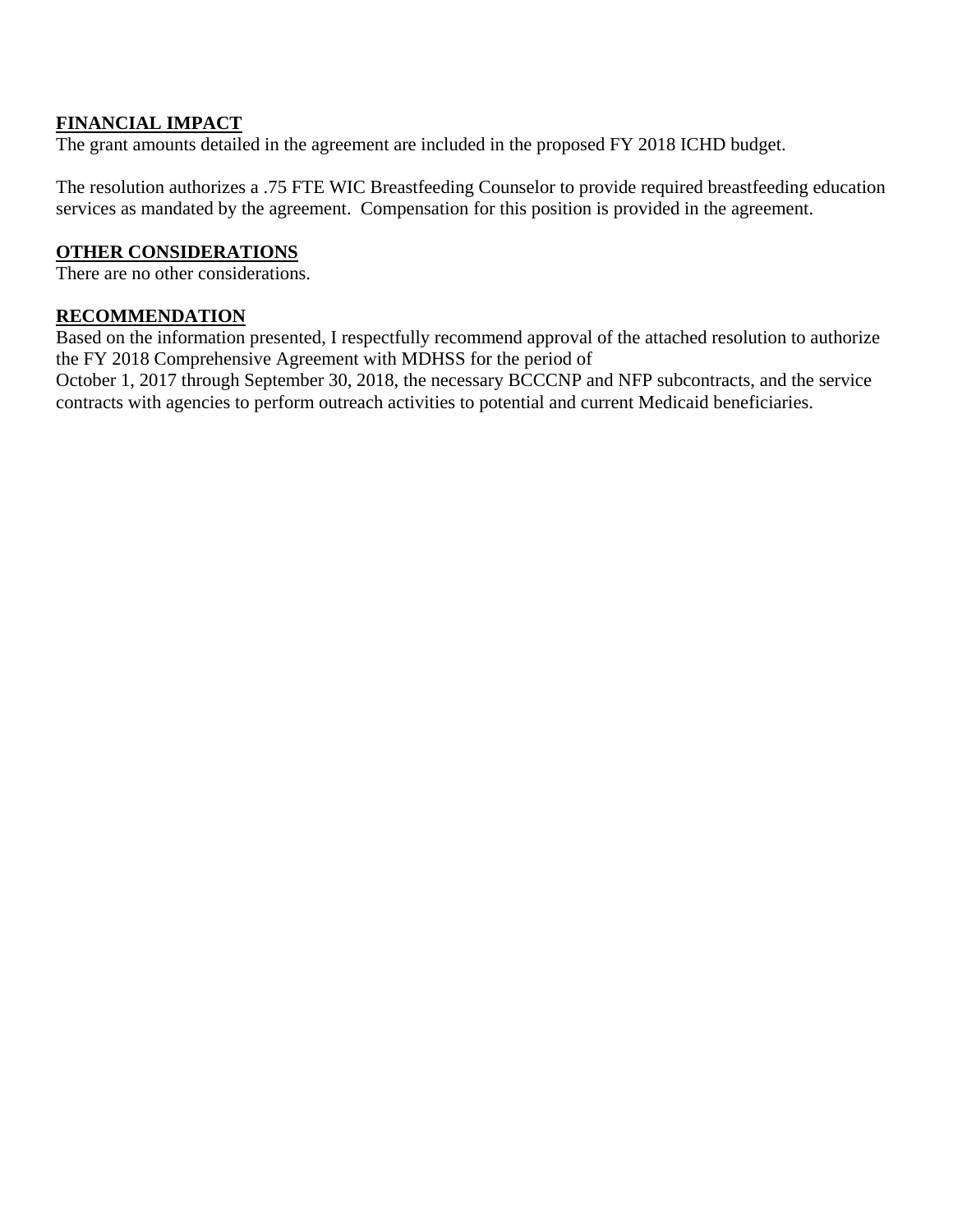Introduced by the Human Services, County Services, and Finance Committees of the:

#### INGHAM COUNTY BOARD OF COMMISSIONERS

#### **RESOLUTION TO AUTHORIZE FY 2018 AGREEMENT WITH THE MICHIGAN DEPARTMENT OF HEALTH AND HUMAN SERVICES FOR THE DELIVERY OF PUBLIC HEALTH SERVICES UNDER THE COMPREHENSIVE AGREEMENT**

WHEREAS, the responsibility for protecting the health of the public is a shared responsibility between the State and County governments in Michigan; and

WHEREAS, the Michigan Department of Health and Human Services (MDHHS) and local health departments enter into contracts to clarify the role and responsibility of each party in protecting public health; and

WHEREAS, the MDHHS and Ingham County Health Department (ICHD) have proposed a FY 2018 agreement for the delivery of public health services under the Comprehensive Agreement process to clarify roles and responsibilities, including funding relations; and

WHEREAS, the Health Officer recommends approval of the attached resolution to authorize the FY 2018 Comprehensive Agreement with MDHSS for the period of October 1, 2017 through September 30, 2018, the necessary BCCCNP and NFP subcontracts, and the service contracts with agencies to perform outreach activities to potential and current Medicaid beneficiaries.

THEREFORE BE IT RESOLVED, that the Ingham County Board of Commissioners authorizes a FY 2018 Agreement with MDHHS for the delivery of public health services under the Comprehensive Agreement Process for the period of October 1, 2017 through September 30, 2018.

BE IT FURTHER RESOLVED, the scope of services included in this Agreement shall include essential Local Public Health Services, and several categorical public health programs identified in the attachments to the Agreement.

BE IT FURTHER RESOLVED, that approximately \$5.3 million dollars in state/federal funds will be made available to Ingham County through the Comprehensive Agreement, and that Ingham County's contribution to expenditures associated with the agreement and budget shall not exceed levels appropriated in the County's FY 2018 Budget for these purposes.

BE IT FURTHER RESOLVED, that the Ingham County Board of Commissioners authorizes subcontracts for the period of October 1, 2017 through September 30, 2018 with specialty physicians, laboratories, health care institutions, and other service providers necessary to implement the Breast and Cervical Cancer Control Navigation Programs (BCCCNP) in Clinton, Gratiot, Ingham, Ionia, Jackson, Livingston, Washtenaw, Genessee, Lapeer, and Shiawasee counties, a program included in the Comprehensive Agreement.

BE IT FURTHER RESOLVED, that the Ingham County Board of Commissioners authorizes a subcontract for the period of October 1, 2017 through September 30, 2018 with Nurse Family Partnership to provide technical support, training, and materials specific to the Nurse Family Partnership model, a program included in the Comprehensive Agreement.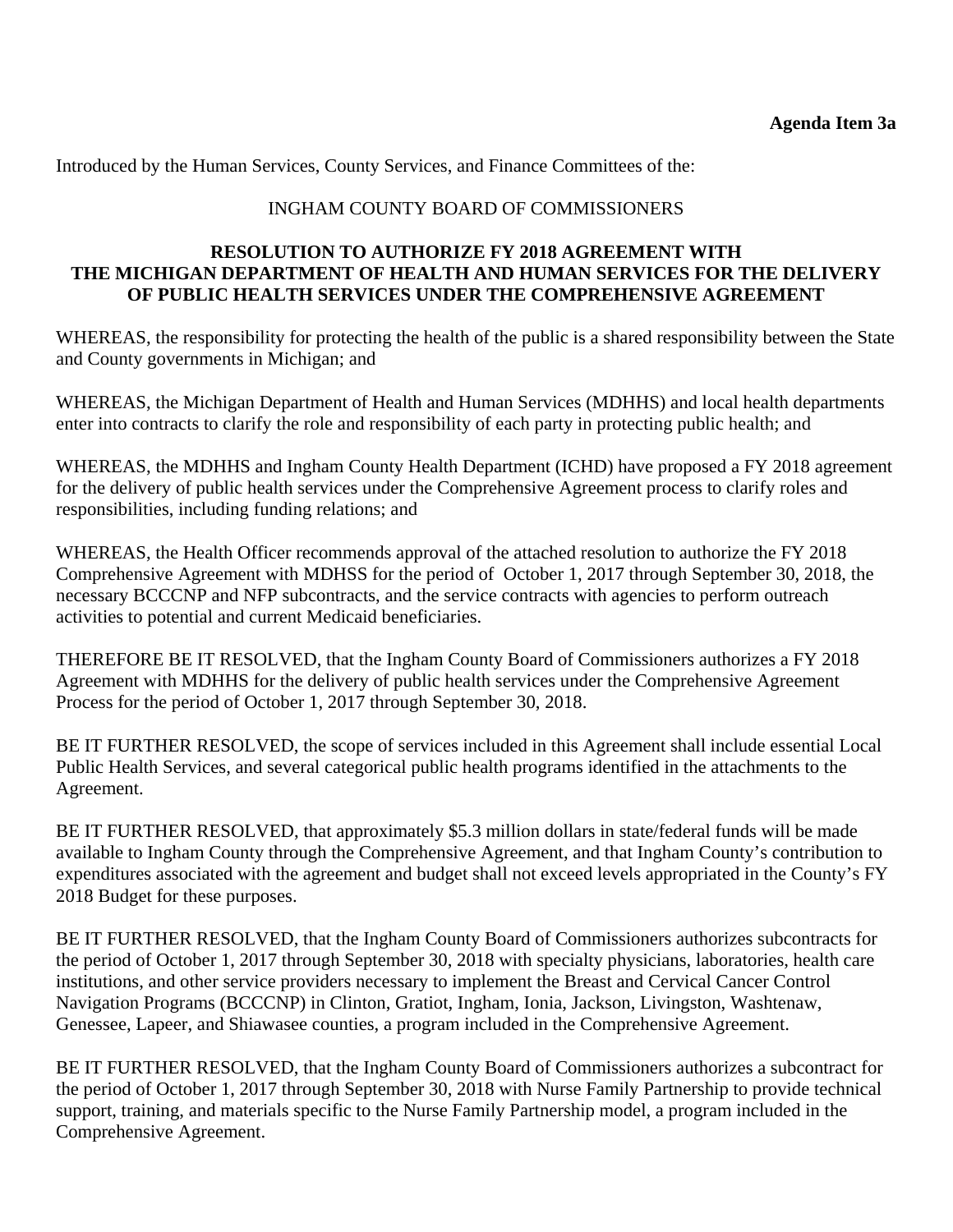BE IT FURTHER RESOLVED, the resolution authorizes a .75 FTE WIC Breastfeeding Counselor (UAW Grade C) to provide services as required in the Agreement, funded by additional grant dollars that were allocated to the Ingham County Health Department to provide these services.

BE IT FURTHER RESOLVED, that service contracts are authorized with the providers named below to support outreach activities to potential and current Medicaid beneficiaries in the following categories:

- Medical Outreach and Public Awareness
- Facilitating Medicaid Eligibility Determination
- Program Planning, Policy Development and Interagency Coordination Related to Medicaid Services
- Referral, Coordination and Monitoring of Medicaid Services
- Medicaid-Specific Training on Outreach Eligibility and Services
- Arranging for Medicaid-related Transportation and Provision for Medicaid-related Translation

These service contracts braid together requirements and funds from multiple sources including the County and Medicaid Administration (Federal Share), the braided contracts shall be authorized up to the amounts identified below for the period of October 1, 2017 through September 30, 2018:

- Allen Neighborhood Center \$83,684
- Northwest Initiative \$83,684
- South Lansing Community Development Association \$23,704
- South Side Community Coalition \$81,307
- Child & Family Charities \$49,638
- Catholic Charities St Vincent Home \$128,250
- $\bullet$  Cristo Rey \$58,663
- Family Community Development Services \$126,190

BE IT FURTHER RESOLVED, that the Health Officer, Linda S. Vail, MPA, is authorized to submit the FY 2018 Comprehensive Agreement electronically through the Mi-E Grants system after approval as to form by the County Attorney.

BE IT FURTHER RESOLVED, that the Board Chairperson is hereby authorized to sign any necessary contract documents on behalf of the County after approval as to form by the County Attorney.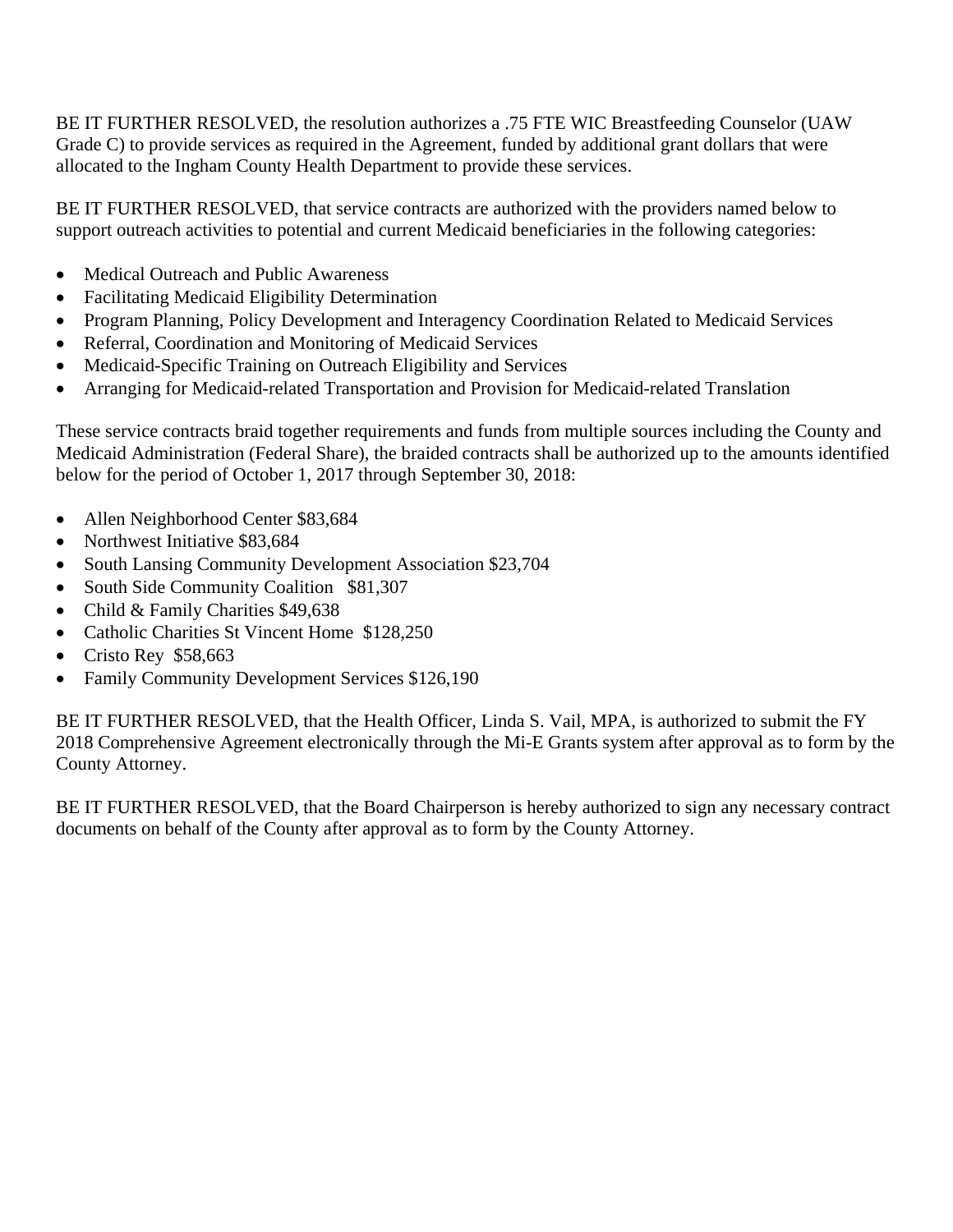| TO:             | Board of Commissioners Human Services and Finance Committees                                  |
|-----------------|-----------------------------------------------------------------------------------------------|
| <b>FROM:</b>    | Linda S. Vail, MPA, Health Officer                                                            |
| DATE:           | June 29, 2017                                                                                 |
| <b>SUBJECT:</b> | Resolution to authorize the purchase of digital radiography equipment and an amendment to the |
|                 | Nextgen agreement for expansion of the digital x-ray system                                   |
|                 | For the meeting agendas of July 17th and 19th, 2017                                           |

### **BACKGROUND**

Ingham County Health Department (ICHD) and Nextgen have had a contract since 2012 to provide the Ingham County Health Department (ICHD), through Resolution 12-275, with Electronic Health Record and Patient Management Systems. The Health Department currently has Dental radiography x-ray software and Gendex Intraoral sensors on the mobile dental unit which can be captured within the patient chart.

#### **ALTERNATIVES**

There are no other alternatives.

#### **FINANCIAL IMPACT**

Nextgen will provide licenses and software to utilize with the Digital Intraoral sensors within the Forest Dental Center. The cost of the software, licenses and field service assistance is \$3,385 to upgrade within the Nextgen system and will be funded from the HRSA Delivery System Health Information Investment (DSHII) funds. The cost of the Digital Intraoral sensors from Benco Dental is \$20,392 and will be funded from the approved 2017 CIP budget of \$17,804. The remaining \$2,588 will be funded from the HRSA Quality Improvement (QI) supplemental grant.

### **OTHER CONSIDERATIONS**

There are no other considerations.

### **RECOMMENDATION**

Based on the information presented, I respectfully recommend approval of the attached resolution to amend the existing contract with Nextgen to include the Digital x-ray software and to purchase the Digital Intraoral sensors from Benco Dental.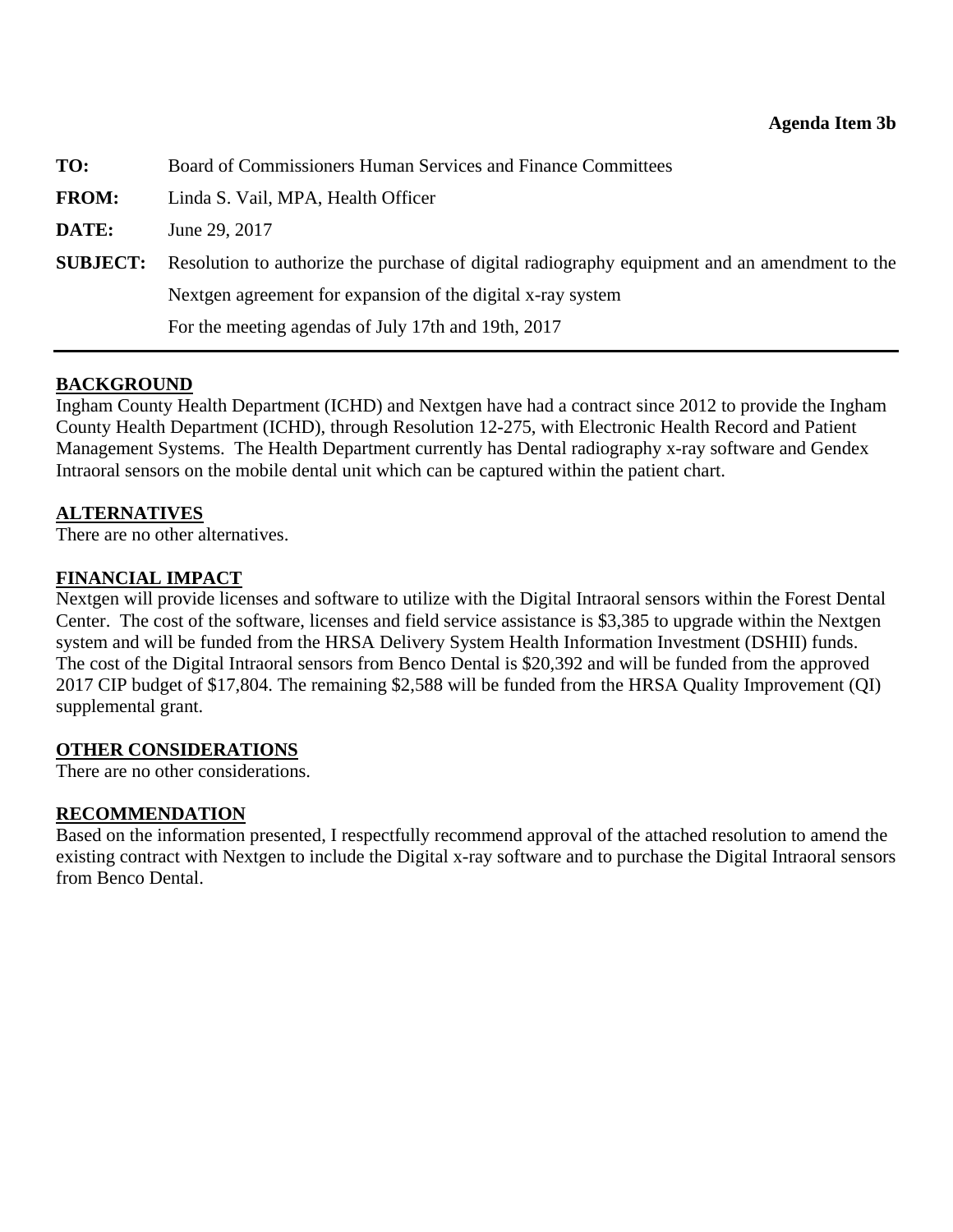Introduced by the Human Services and Finance Committees of the:

### INGHAM COUNTY BOARD OF COMMISSIONERS

#### **RESOLUTION TO AUTHORIZE THE PURCHASE OF DIGITAL RADIOGRAPHY EQUIPMENT AND AN AMENDMENT TO THE NEXTGEN AGREEMENT FOR EXPANSION OF THE DIGITAL X-RAY SYSTEM**

WHEREAS, In Resolution #12-275, the Board of Commissioners authorized the Health Department to enter into an agreement with NextGen for Electronic Patient Management (EPM) and Electronic Health Records (EHR); and

WHEREAS, within the NextGen Electronic Record and Patient Management System, the Health Department currently has Dental digital radiography software and Gendex Intraoral sensors on the mobile dental unit which can be captured within the patient chart; and

WHEREAS, these new Digital Intraoral Sensors are portable, enhance acuity and sustainability and can be processed in 2 minutes or less reducing the time it takes to provide services; and

WHEREAS, Digital radiography eliminates the need to purchase, handle and dispose of chemical solutions used for the traditional dental x-ray films; and

WHEREAS, the clarity of the high definition Digital Intraoral images allow them to be rotated and viewed at a closer range affording the dentist improved diagnostic ability; and

WHEREAS, in order to increase efficiency and thereby increase visits and revenue, it is necessary that the Health Department add digital radiography sensor equipment within the Forest Dental Clinic; and

WHEREAS, the cost of the sensors is \$20,392; and

WHEREAS, the 2017 Capital budget approved \$17,804 for the purchase of the sensor equipment for Dental Digital Radiography and the remaining balance of \$2,588 will be funded from the HRSA Quality Improvement (QI) supplemental grant; and

WHEREAS, the additional NextGen cost for software, licenses and field service assistance is \$3,385; and

WHEREAS, ICHC received Delivery System Health Information Investment (DSHII) funds (\$68,154) which will fund the cost of the software and licenses to activate the usage of these digital sensors; and

WHEREAS, this purchase will launch the first phase of digitization at Forest Community Health Centers; and

WHEREAS, full implementation of digitization of dental at Forest Community Health Center will be accomplished in future purchases of licenses and digital radiologic equipment as budget and available funds allow; and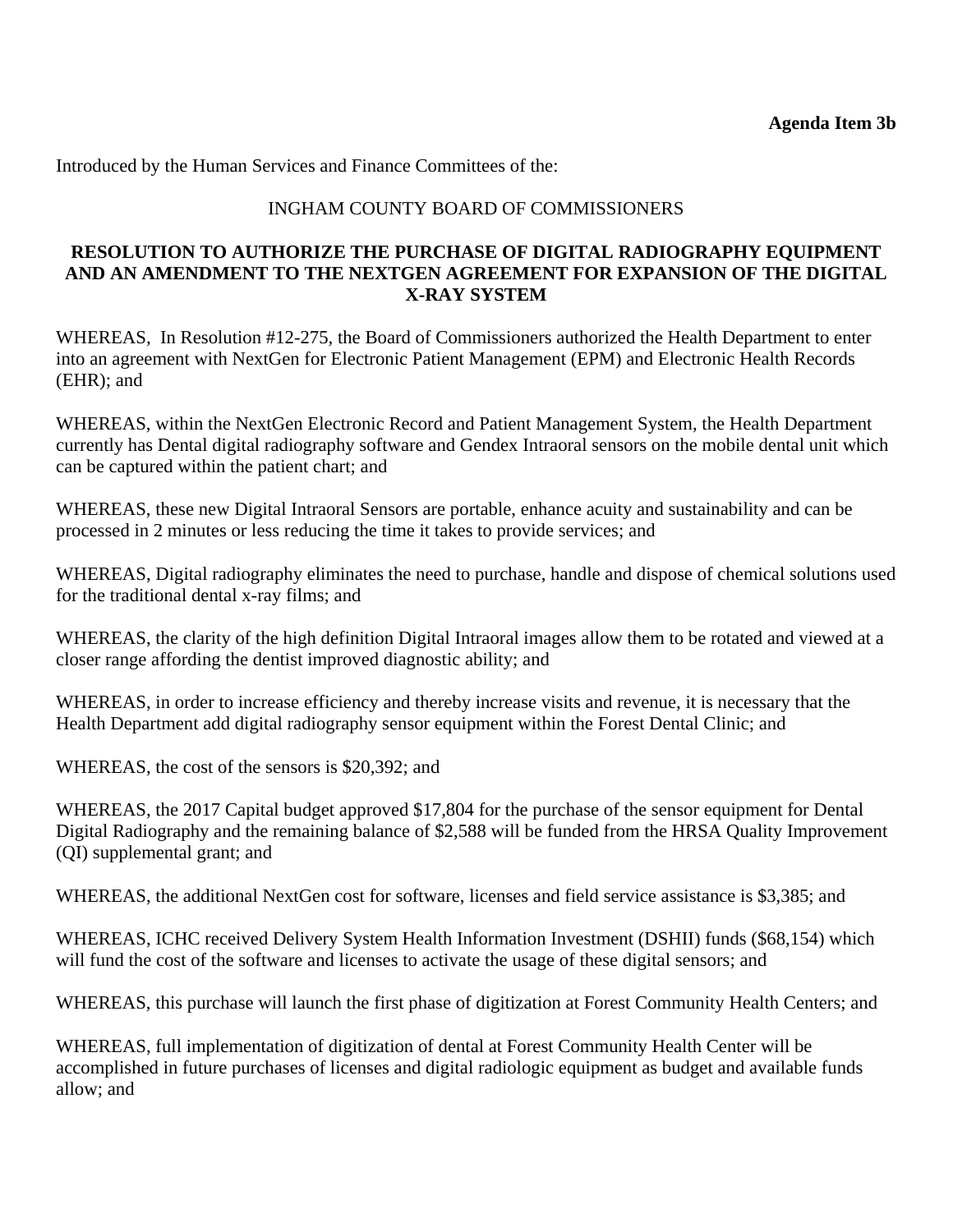WHEREAS, the Health Officer recommends that the Board of Commissioners authorize the usage of the CIP and QI funds to purchase the Digital Intraoral Sensors; and authorize the usage of the DSHII funds and an amendment to the Agreement with NextGen to add the software and licenses to activate the usage of the Digital Intraoral Sensors.

THEREFORE BE IT RESOLVED, that the Ingham County Board of Commissioners hereby authorizes an amendment to the existing agreement and/or the establishment of a separate agreement as required between NextGen and Ingham County, in an amount not to exceed \$3,500 for additional software, licenses and field service assistance.

BE IT FURTHER RESOLVED, that the Ingham County Board of Commissioners authorizes the Purchasing Department to issue a Purchase Order in an amount not to exceed \$21,000 to Benco Dental to purchase the Dental Intraoral Sensors.

BE IT FURTHER RESOLVED, that the Controller/Administrator is authorized to make any necessary budget adjustments consistent with this resolution.

BE IT FURTHER RESOLVED, that the Chairperson of the Board of Commissioners is hereby authorized to sign the necessary contract documents on behalf of the county after approval as to form by the County Attorney.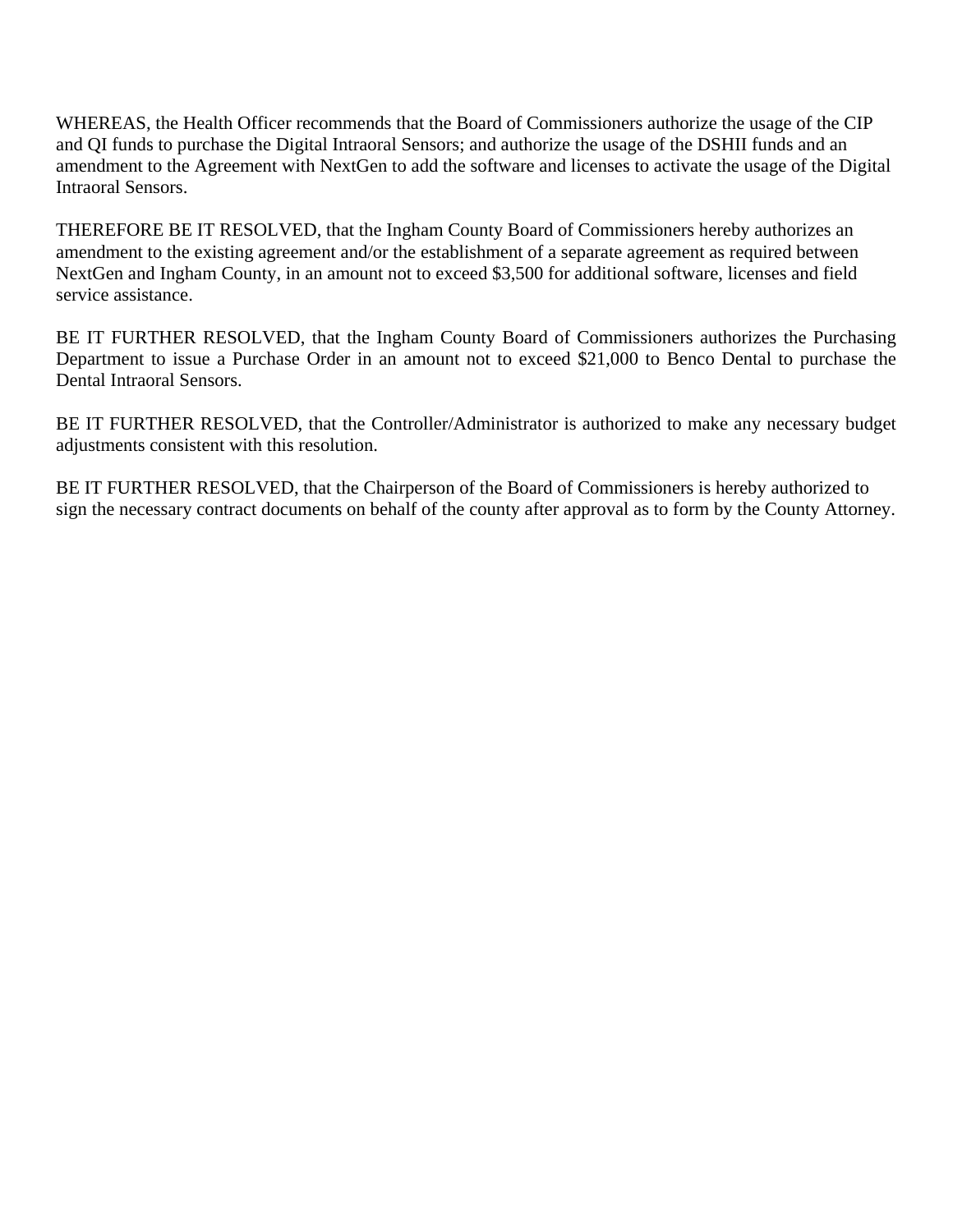| TO:          | Board of Commissioners Human Services, County Services & Finance Committees                    |
|--------------|------------------------------------------------------------------------------------------------|
| <b>FROM:</b> | Linda S. Vail, MPA, Health Officer                                                             |
| DATE:        | June $30^{\text{th}}$ , 2017                                                                   |
|              | <b>SUBJECT:</b> Resolution to Amend Resolution #17-210                                         |
|              | For the meeting agendas of July $17^{\text{th}}$ , $18^{\text{th}} \& 19^{\text{th}}$ , $2017$ |

### **BACKGROUND**

Resolution #17-210 authorized the Comprehensive Agreement Amendment #3 to receive funding from the Michigan Department of Health and Human Services. Additionally, Resolution #17-210 authorized funding for the Women Infants Children (WIC) program to hire a temporary .75 FTE WIC Breastfeeding Peer Counselor (UAW Grade C) through 9/30/17. The creation of the temporary .75 FTE Breastfeeding Peer Counselor position was in error; instead the Breastfeeding Peer Counselor position should be a permanent position for the duration of the grant. The MDHHS grant fully supports this change.

### **ALTERNATIVES**

There are no alternatives.

#### **FINANCIAL IMPACT**

There is no financial impact as the funds authorized in Resolution #17-210 will support a permanent .75FTE WIC Breastfeeding Peer Counselor (UAW Grade C) for the duration of the grant.

### **OTHER CONSIDERATIONS**

There are no other considerations.

#### **RECOMMENDATION**

Based on the information presented, I respectfully recommend approval of the attached resolution to amend Resolution #17-210 to authorize changing the temporary .75 FTE WIC Breastfeeding Peer Counselor (UAW Grade C) to a permanent position for the duration of the grant.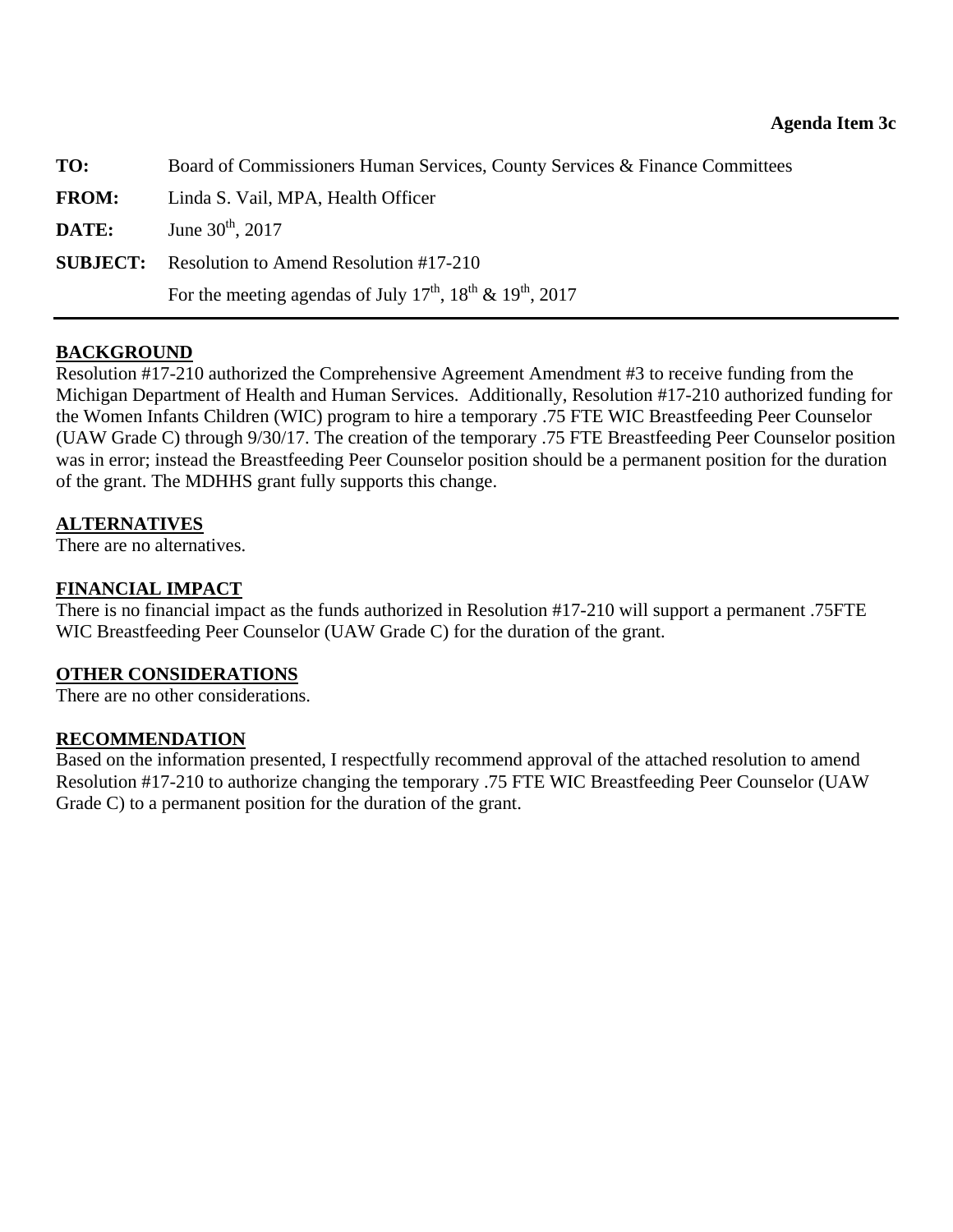Introduced by the Human Services, County Services, and Finance Committees of the:

# INGHAM COUNTY BOARD OF COMMISSIONERS

#### **RESOLUTION TO AMEND AMENDMENT #3 TO THE 2016-2017 COMPREHENSIVE AGREEMENT WITH THE MICHIGAN DEPARTMENT OF HEALTH AND HUMAN SERVICES**

WHEREAS, the responsibility for protecting the health of the public is a shared responsibility between the State and County governments in Michigan; and

WHEREAS, Resolution #17-210 authorized the Comprehensive Agreement Amendment #3 to receive funding from the Michigan Department of Health and Human Services; and

WHEREAS, Resolution #17-210 authorized funding to hire a temporary .75 FTE WIC Breastfeeding Peer Counselor (UAW Grade C) for the Women Infants Children (WIC) program through 9/30/17; and

WHEREAS, the creation of the temporary .75 Breastfeeding Peer Counselor position was in error; and

WHEREAS, the Health Department is requesting to amend resolution #17-210 to create a permanent Breastfeeding Peer Counselor position instead of the temporary positon for the duration of the grant; and

WHEREAS, the MDHHS grant fully supports this change; and

WHEREAS, the Health Officer has recommended that the Board of Commissioners authorize this amendment to Resolution # 17-210.

THEREFORE BE IT RESOLVED, that the Ingham County Board of Commissioners authorizes the amendment to Resolution #17-210 to establish a permanent .75 FTE WIC Breastfeeding Peer Counselor (UAW Grade C) position for the remainder of the grant in accordance with the funding allocation from MDHHS outlined in Amendment #3 in Resolution #17-210.

BE IT FURTHER RESOLVED, that the Controller is authorized to make any necessary budget adjustments and changes to the position allocation list, consistent with this resolution.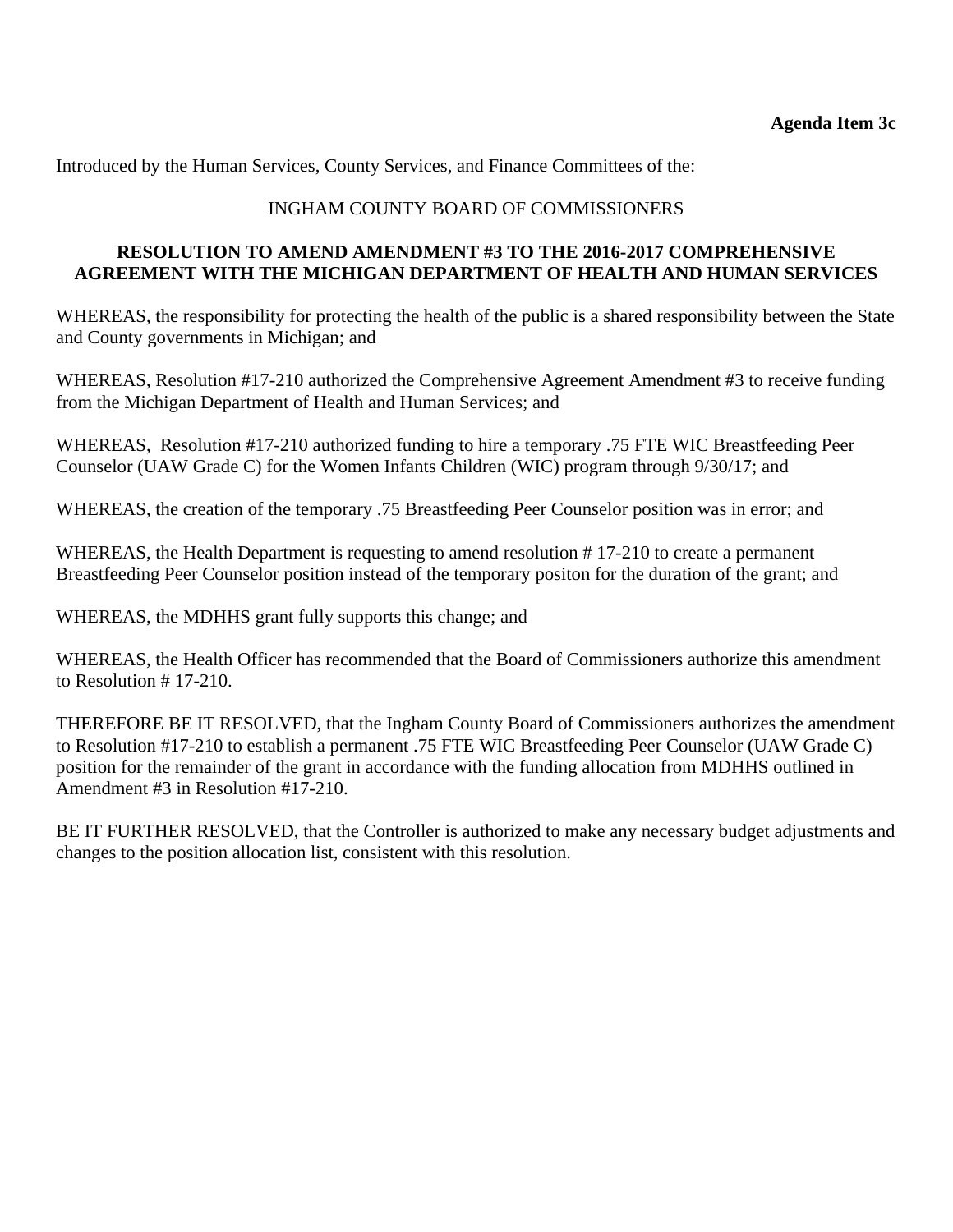#### **Agenda Item 4**

#### MEMORANDUM

June 29, 2017

| TO:   | <b>Finance and Liaison Committees</b>                                                              |
|-------|----------------------------------------------------------------------------------------------------|
| FROM: | Teri Morton, Deputy Controller                                                                     |
| RE:   | Second Quarter 2017 Budget Adjustments, Contingency Fund Update, and<br><b>Quarterly Statement</b> |

Enclosed please find the recommended adjustments to the Ingham County budget for the second quarter of fiscal year 2017. The total decrease to the General Fund is \$631,975.

The quarterly budget amendment process as authorized by the Board of Commissioners is necessary to make adjustments to the adopted budget. Usually, adjustments are made as a result of updated revenue and expenditure projections, grant revenues, reappropriations, accounting and contractual changes, and general housekeeping issues.

There are several revenue adjustments to the general fund this quarter. First, there is an increase to property tax revenue of \$300,000 based on the 2017 Equalization Report. Taxable value increased slightly more than budgeted.

In the Family Division, indirect cost reimbursement needs to be decreased by \$372,728 as a result of a change in State rules. The net loss to the general fund is half that amount, because there is an offsetting expense. Fortunately, this is a one-time budget problem. Beginning October 1, the State will use a flat 10% reimbursement rate for most child care fund expenses, which will result in a revenue increase in 2018 and going forward.

There were also some errors in the 2017 budget that need to be corrected. Concealed Weapons permit revenues are now collected in the Concealed Weapons Permit fund, so general fund revenue needs to be reduced by \$60,000. There was a miscalculation in the Prosecuting Attorney's forfeiture funds that should be transferred to the general fund budget in 2017. This amount needs to be reduced by \$21,306. Finally, due to a change in allocation of Family Division personnel, the Michigan Department of Human Services Grant revenue needs to be reduced by \$102,067. This was offset by a decrease in the transfer out to the Child Care fund in 2016, but the revenue was not reduced in the 2017 budget.

The largest revenue adjustment is a reduction of \$378,572 to state prisoner care revenue. This is related to the loss of revenue associated with the unfulfilled Wayne County contract and the closure of post 4 of the Ingham County Jail. This is offset somewhat by a projected \$50,000 decrease in Sheriff overtime and an increase of \$2,698 in the Marine Safety Grant.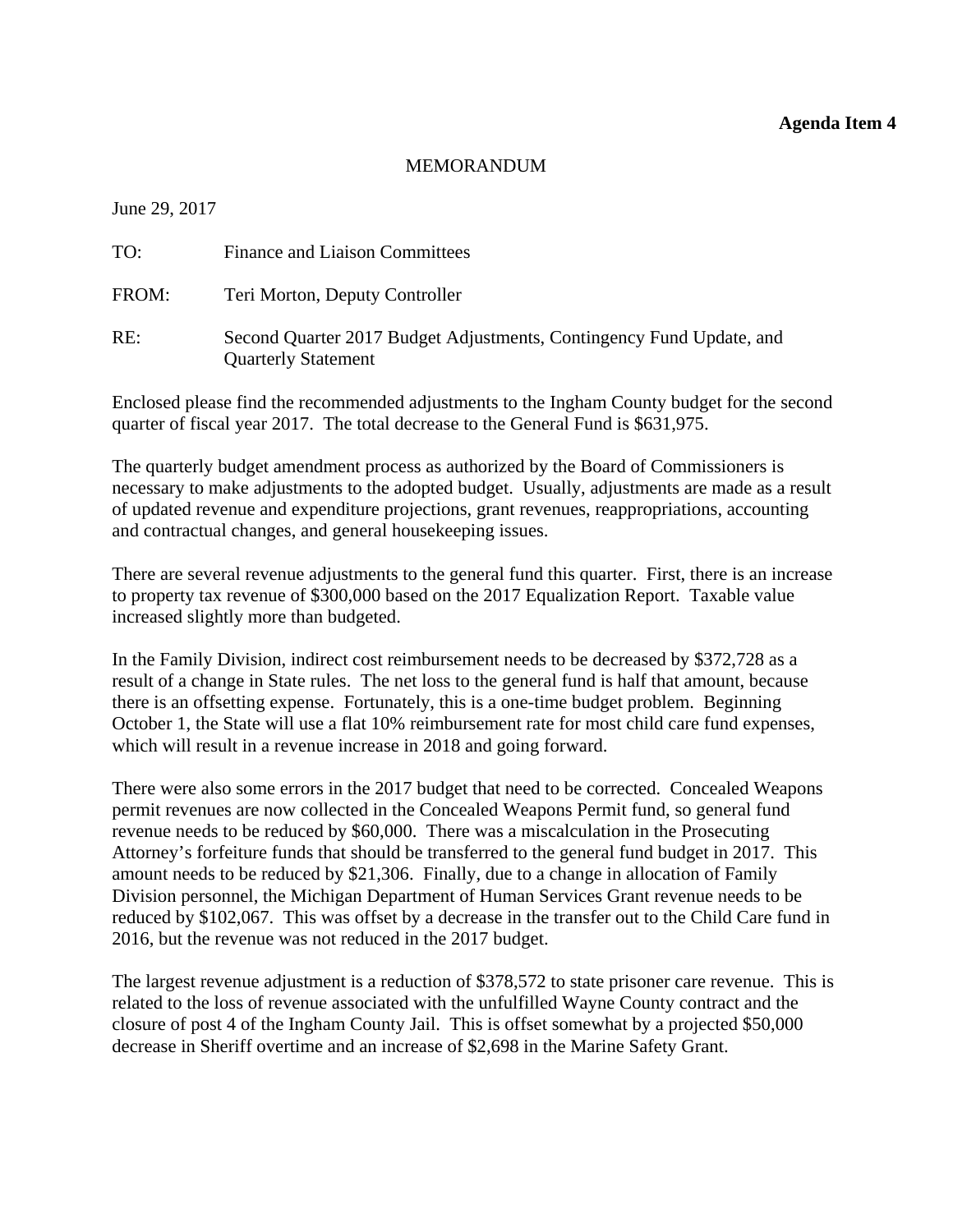On the expense side, budgeted pension contributions are reduced by a total of \$395,611 as a result of the \$1.85 million transfer made to MERS in 2016 to eliminate the County's unfunded accrued liability for the Library and Judges divisions.

The Road Department budget is increased by nearly \$4 million as a result of \$1.5 million in 2016 surplus funds and \$2.5 million in additional revenue.

The Machinery and Equipment revolving fund is increased by \$90,331 to complete the scheduled replacement of computer equipment in 2017 at the Health Department. This was not originally budgeted, due to limited funds and because the IT department historically had not been able to complete purchase and installation of all scheduled replacements. IT does expect to have all scheduled replacements up to date by the end of this year.

New this quarter is a general fund budget to actual year to date report. Our bond rating agency suggested that we begin presenting this information to Commissioners on a quarterly basis.

Also included is an update of contingency fund spending so far this year. The current contingency amount is \$167,921. The attached document details how the Board has allocated the contingency funds throughout the year, beginning with a balance of \$350,000.

Should you require any additional information or have questions regarding this process, please don't hesitate to contact me.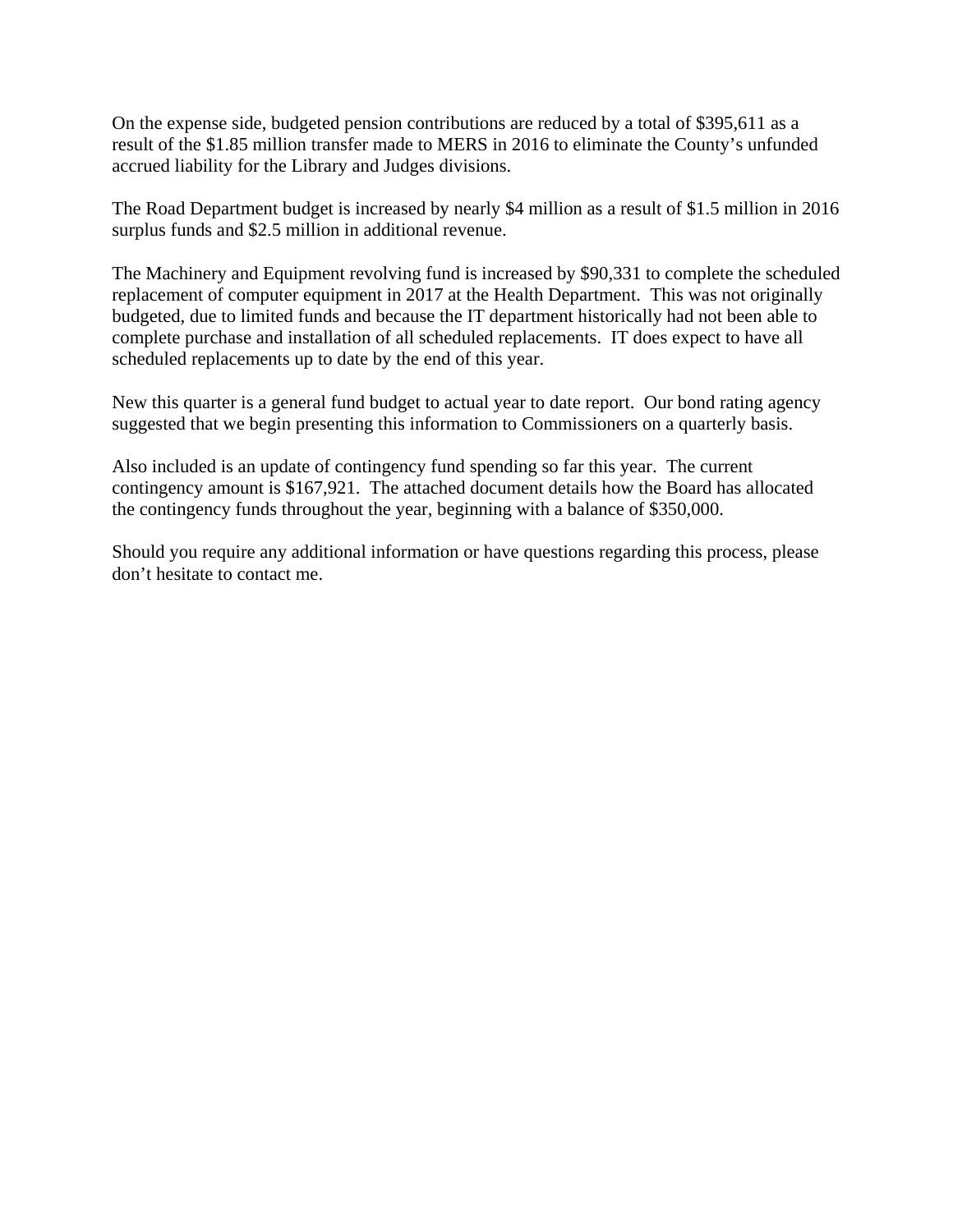### **2017 CONTINGENCY**

| <b>Adopted Contingency Amount</b>                            | \$350,000 |
|--------------------------------------------------------------|-----------|
| R17-042: Temporary Special Assistant Prosecutor              | (12,656)  |
| R <sub>17</sub> -080: Mass Communication Project             | (7, 125)  |
| R17-147: Additional Electronic Monitoring for Indigent Users | (12,000)  |
| R <sub>17</sub> -188: Board payment to CAPCOG                | (5,000)   |
| R <sub>17</sub> -194: Inmate Housing Revenue Shortfall       | (145,298) |
| <b>Current Contingency Amount</b>                            | \$167,921 |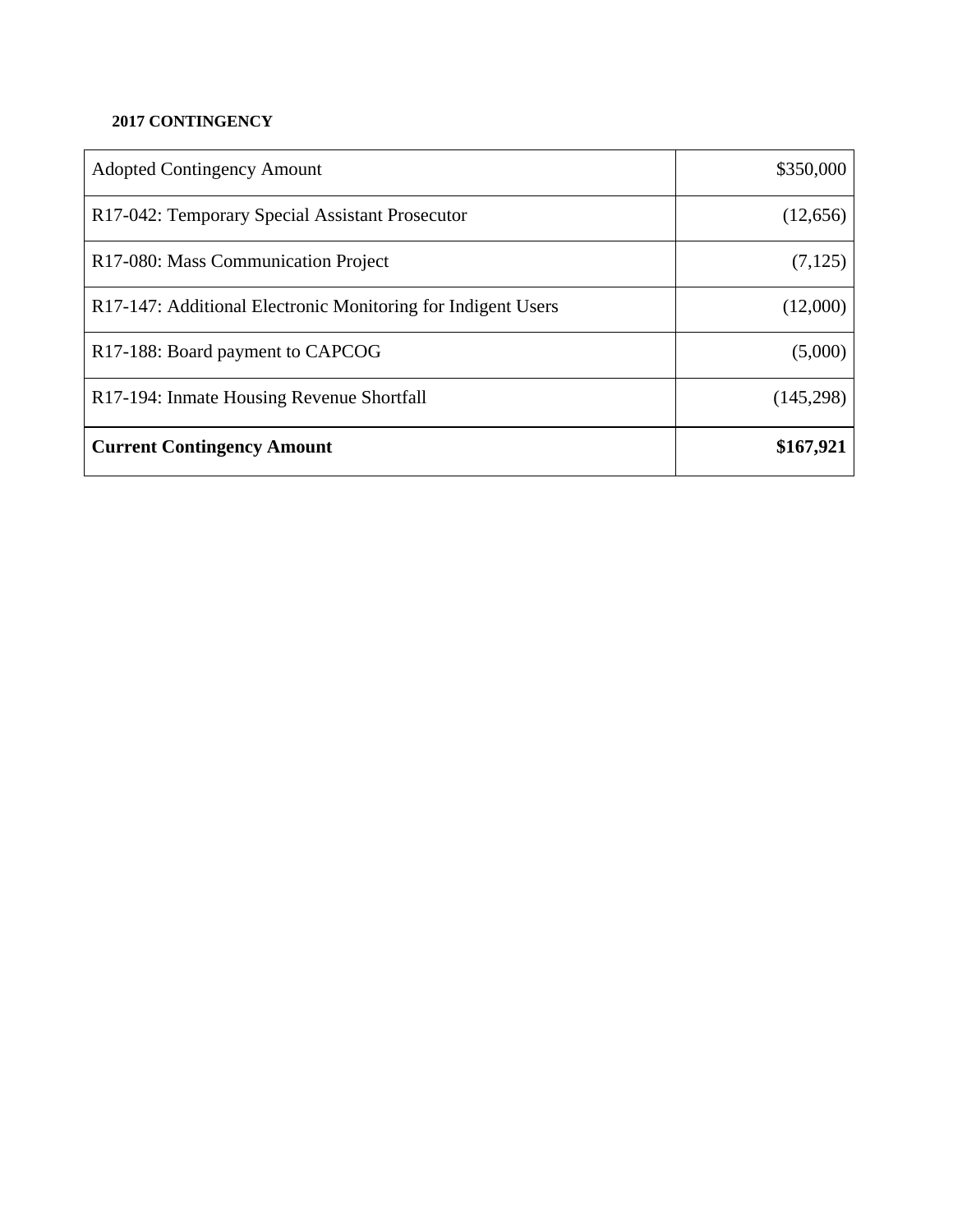Ingham County General Fund – Budget Actual Report Year to Date as of June 30, 2017

|                                       | Amended       |             |            |
|---------------------------------------|---------------|-------------|------------|
|                                       | <b>Budget</b> |             |            |
|                                       | (Unaudited)   | Actual      | Percentage |
| <b>Revenues</b>                       |               |             |            |
| <b>Taxes</b>                          | 46,300,675    | 22,707.629  | 0.49       |
| <b>State Revenue</b>                  | 11,770,800    | 4,270,430   | 0.36       |
| <b>Register of Deeds Revenue</b>      | 1,861,539     | 1,174,845   | 0.63       |
| <b>Police Contract</b>                | 4,151,723     | 1,829,840   | 0.44       |
| <b>Indirect Costs</b>                 | 1,855,000     | 505,976     | 0.27       |
| Investment earning (loss)             | 350,000       | 211,070     | 0.60       |
| Transfer in from Other Funds          | 3,606,647     | 1,543,865   | 0.43       |
| Other                                 | 7,685,159     | 2,918,693   | 0.38       |
| <b>Total Revenues</b>                 | 77,581,543    | 35,162,348  |            |
|                                       |               |             |            |
| <b>Expenditures</b>                   |               |             |            |
| <b>Wages and Fringes</b>              | 44,307,976    | 20,660,609  | 0.47       |
| <b>Supplies and Postage</b>           | 2,181,830     | 818,086     | 0.37       |
| <b>Contractual Services</b>           | 5,446,667     | 2,139,179   | 0.39       |
| <b>Building and Equip Maintenance</b> | 2,428,888     | 1,126,449   | 0.46       |
| <b>Community Service</b>              | 677,926       | 258,310     | 0.38       |
| <b>Drain Assessment</b>               | 460,000       | 491,134     | 1.07       |
| Utilities and Telephone               | 1,355,810     | 503,491     | 0.37       |
| <b>IT Services</b>                    | 2,263,978     | 1,006,162   | 0.44       |
| Mental Health and Substance Abuse     | 2,683,570     | 1,142,362   | 0.43       |
| <b>Other Expenditures</b>             | 682,950       | 284,836     | 0.42       |
| <b>Transfer out to Other Funds</b>    | 19,541,543    | 11,858,176  | 0.61       |
| Capital Outlay                        | 285,341       | 115,741     | 0.41       |
| <b>Total expenditures</b>             | 82,316,479    | 40,404,535  |            |
|                                       |               |             |            |
| <b>Revenue over expenditures</b>      | (4,734,936)   | (5,242,187) |            |

Prepared July 5, 2017 – additional activity will be recorded after this date

### **Notes:**

- 1. These statements are prepared on a cash basis and have not been reviewed for accruals.
- 2. 50% of the July 1 tax levy has been included as tax revenue
- 3. 50% of the transfer in from the Delinquent Tax Fund has been recognized even though the actual transfer will not occur until December
- 4. The majority of the transfers to other funds represent 75% of the annual appropriation since many of the receiving funds have a September year end
- 5. The budget does not include the  $2<sup>nd</sup>$  quarter adjustments recommended to the Board of Commissioners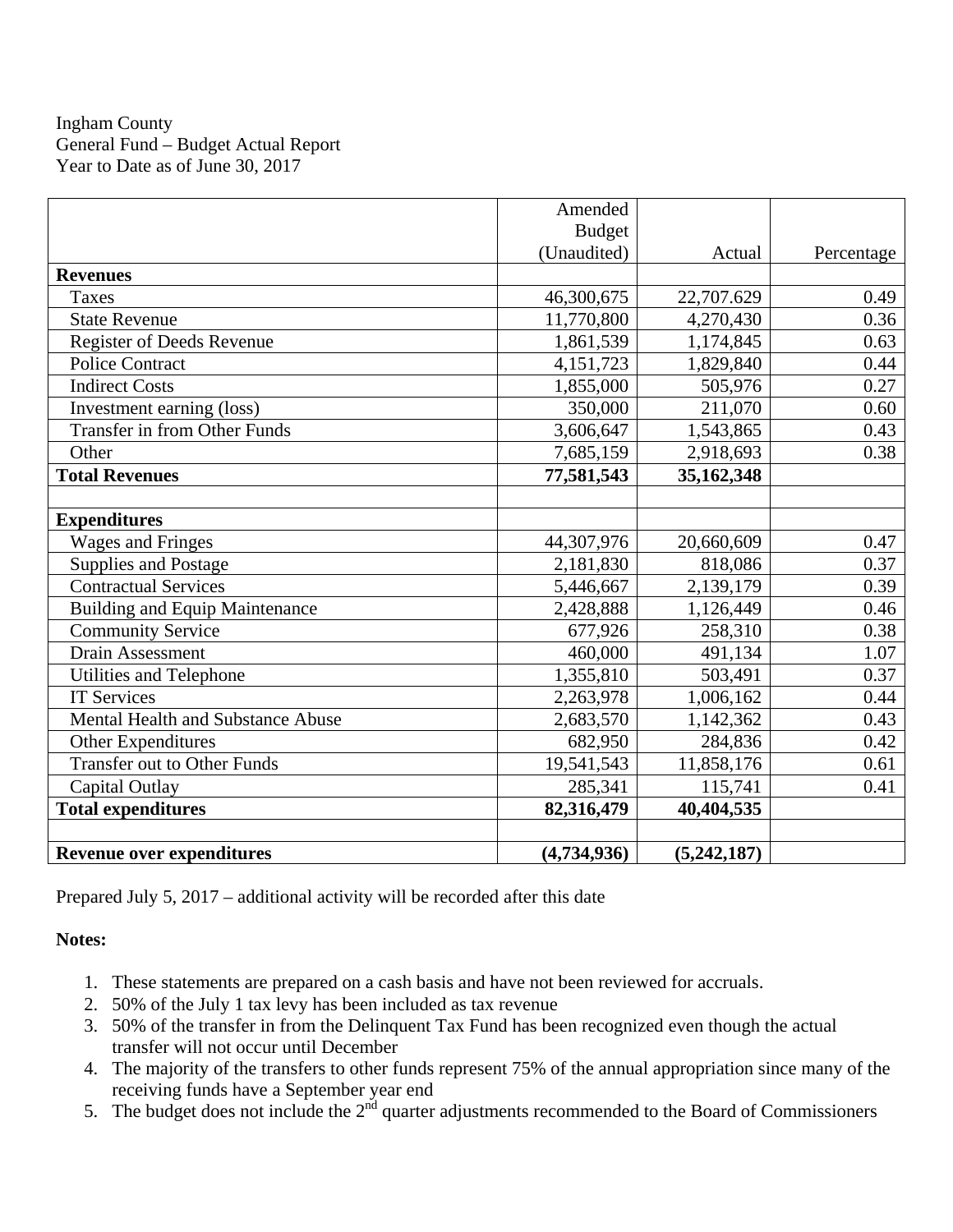#### **Agenda Item 4**

Introduced by the Finance Committee of the:

### INGHAM COUNTY BOARD OF COMMISSIONERS

#### **RESOLUTION AUTHORIZING ADJUSTMENTS TO THE 2017 INGHAM COUNTY BUDGET**

WHEREAS, the Board of Commissioners adopted the 2017 Budget on October 25, 2016 and has authorized certain amendments since that time, and it is now necessary to make some adjustments as a result of updated revenue and expenditure projections, fund transfers, reappropriations, accounting and contractual changes, errors and omissions, and additional appropriation needs; and

WHEREAS, the Liaison Committees and the Finance Committee have reviewed the proposed budget adjustments prepared by the Controller's staff and have made adjustments where necessary; and

WHEREAS, Public Act 621 of 1978 requires that local units of government maintain a balanced budget and periodically adjust the budget to reflect revised revenue and expenditure levels.

THEREFORE BE IT RESOLVED, that the Ingham County Board of Commissioners hereby directs the Controller to make the necessary transfers to adjust revenues and expenditures in the following funds, according to the attached schedules:

|                             |              | <b>PROPOSED</b> | <b>PROPOSED</b> |
|-----------------------------|--------------|-----------------|-----------------|
| <b>DESCRIPTION</b>          | 7/1/17       | <b>CHANGES</b>  | <b>BUDGET</b>   |
|                             |              |                 |                 |
| General Fund                | \$82,316,479 | $(\$631,975)$   | \$81,684,504    |
| Road                        | 28,898,520   | 3,966,600       | 32,865,120      |
| Friend of the Court         | 5,729,362    | $\theta$        | 5,729,362       |
| Zoo                         | 4,163,972    | 2,238           | 4,166,210       |
| Anti-Drug Abuse Grant       | 413,438      | (21,306)        | 392,132         |
| Family Div. Child Care Fund | 14,209,698   | (372, 728)      | 13,836,970      |
| Innovation & Technology     | 5,696,169    | 250,000         | 5,946,169       |
| Mach. & Equip. Revolving    | 1,787,468    | 90,331          | 1,877,799       |
|                             |              | 2017 BUDGET     |                 |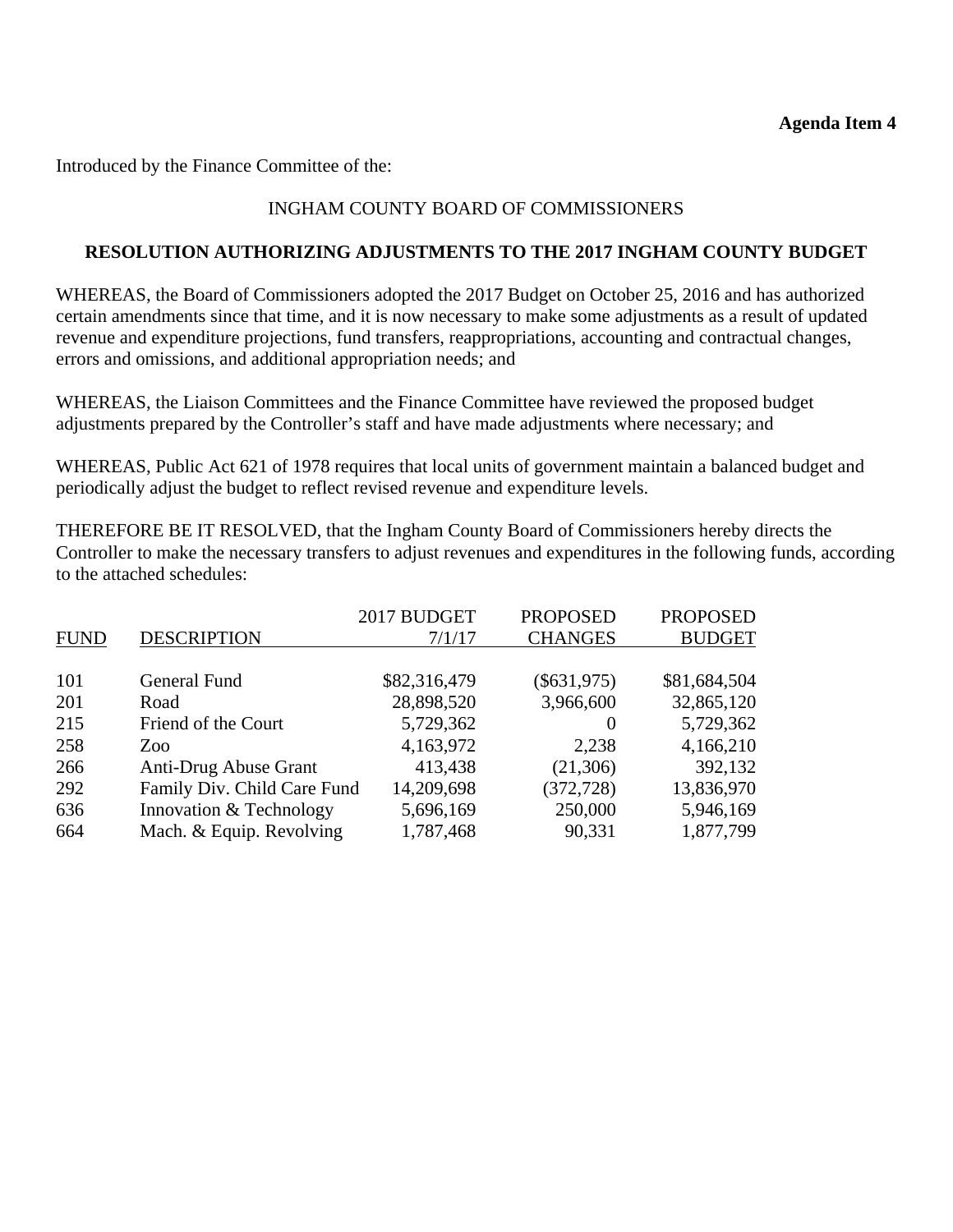# **GENERAL FUND REVENUES**

|                                        | $2016$ Budget $-$ | Proposed         | 2017 Proposed    |
|----------------------------------------|-------------------|------------------|------------------|
|                                        | 7/1/17            | <b>Changes</b>   | <b>Budget</b>    |
| <b>Tax Revenues</b>                    |                   |                  |                  |
| <b>County Property Tax</b>             | 45,750,675        | 300,000          | 46,050,675       |
| <b>Property Tax Adjustments</b>        | (50,000)          | $\boldsymbol{0}$ | (50,000)         |
| Delinquent Real Property Tax           | 15,000            | $\boldsymbol{0}$ | 15,000           |
| <b>Unpaid Personally Property Tax</b>  | 15,000            | $\boldsymbol{0}$ | 15,000           |
| IFT/CFT                                | 275,000           | $\overline{0}$   | 275,000          |
| <b>Trailer Fee Tax</b>                 | 15,000            | $\boldsymbol{0}$ | 15,000           |
| <b>Intergovernmental Transfers</b>     |                   |                  |                  |
| <b>State Revenue Sharing</b>           | 6,149,564         | $\overline{0}$   | 6,149,564        |
| Convention/Tourism Tax - Liquor        | 1,429,396         | $\boldsymbol{0}$ | 1,429,396        |
| <b>Court Equity Funding</b>            | 1,510,000         | $\boldsymbol{0}$ | 1,510,000        |
| Use of Fund Balance - Committed        | 1,600,000         | $\boldsymbol{0}$ | 1,600,000        |
| Use of Fund Balance - Uncommitted      | 3,134,936         | $\overline{0}$   | 3,134,936        |
| <b>Department Generated Revenue</b>    |                   |                  |                  |
| <b>Animal Control</b>                  | 949,041           | $\overline{0}$   | 949,041          |
| <b>Circuit Court - Family Division</b> | 1,203,451         | (474, 795)       | 728,656          |
| Circuit Court - Friend of the Court    | 587,000           | $\theta$         | 587,000          |
| Circuit Crt - General Trial            | 2,388,631         | $\boldsymbol{0}$ | 2,388,631        |
| Controller                             | 3,170             | $\overline{0}$   | 3,170            |
| Cooperative Extension                  | 2,500             | $\theta$         | 2,500            |
| <b>County Clerk</b>                    | 629,210           | (60,000)         | 569,210          |
| <b>District Court</b>                  | 2,673,298         | $\overline{0}$   | 2,673,298        |
| Drain Commissioner/Drain Tax           | 415,500           | $\boldsymbol{0}$ | 415,500          |
| <b>Economic Development</b>            | 63,037            | $\boldsymbol{0}$ | 63,037           |
| Elections                              | 66,550            | $\theta$         | 66,550           |
| Homeland Security/Emergency Ops        | 60,135            | $\boldsymbol{0}$ | 60,135           |
| <b>Equalization /Tax Mapping</b>       | 10,100            | $\theta$         | 10,100           |
| Facilities                             | 175,647           | $\boldsymbol{0}$ | 175,647          |
| <b>Financial Services</b>              | 63,028            | $\overline{0}$   | 63,028           |
| <b>Health Department</b>               | 178,240           | $\theta$         | 178,240          |
| <b>Human Resources</b>                 | 43,303            | 0                | 43,303           |
| Probate Court                          | 277,178           | $\Omega$         | 277,178          |
| <b>Prosecuting Attorney</b>            | 654,093           | (21,306)         | 632,787          |
| Purchasing                             | $\boldsymbol{0}$  |                  | $\boldsymbol{0}$ |
| <b>Register of Deeds</b>               | 2,036,729         | $\theta$         | 2,036,729        |
| <b>Remonumentation Grant</b>           | 85,000            | $\Omega$         | 85,000           |
| Sheriff                                | 5,102,331         | (375, 874)       | 4,726,457        |
| Treasurer                              | 4,352,133         | $\boldsymbol{0}$ | 4,352,133        |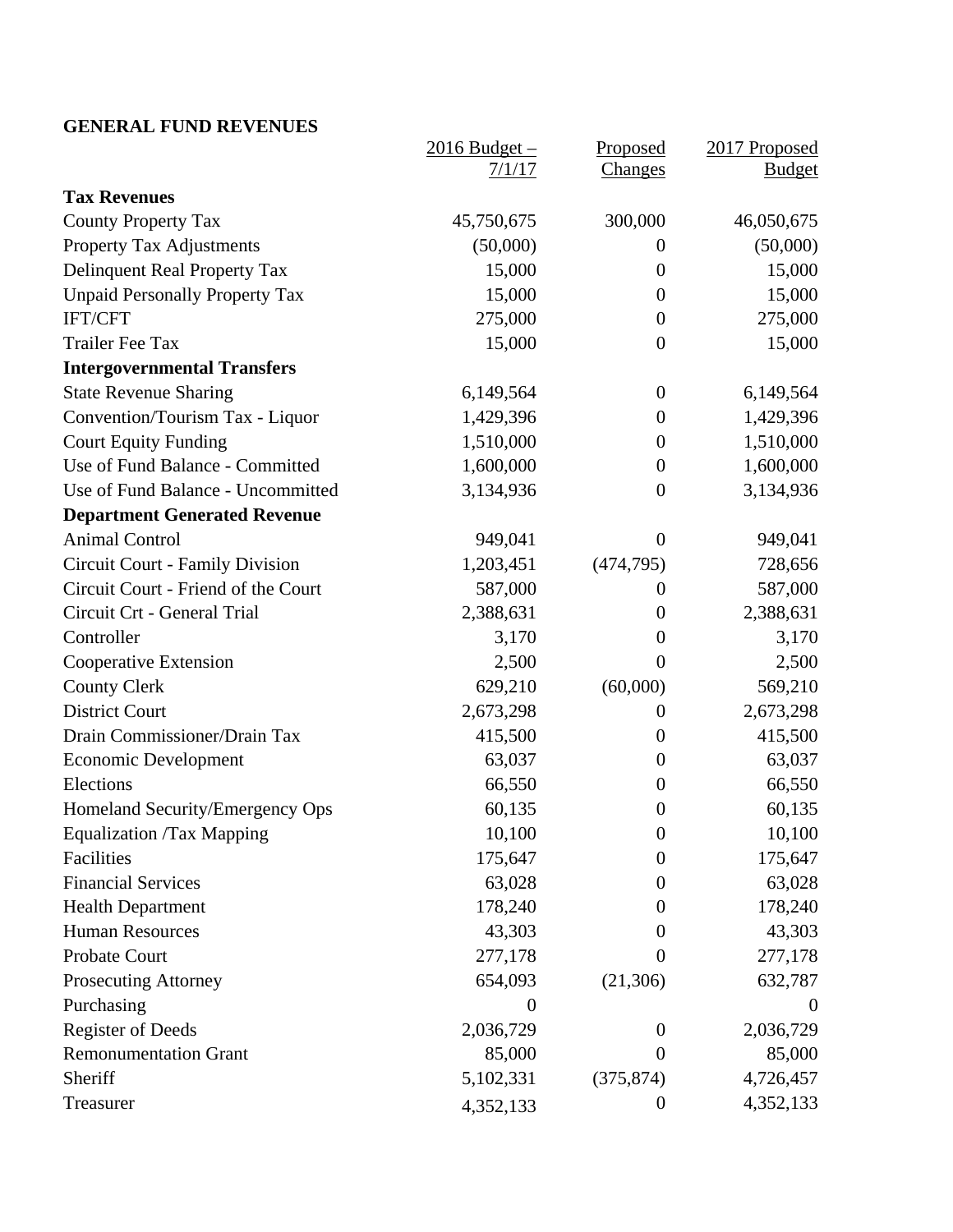| <b>Tri-County Regional Planning</b>       | 63,921                    | $\overline{0}$             | 63,921                         |
|-------------------------------------------|---------------------------|----------------------------|--------------------------------|
| Veteran Affairs                           | 388,682                   | $\overline{0}$             | 388,682                        |
| <b>Total General Fund Revenues</b>        | 82,316,479                | (631, 975)                 | 81,684,504                     |
| <b>GENERAL FUND EXPENDITURES</b>          |                           |                            |                                |
|                                           | $2017$ Budget –<br>7/1/17 | <b>Proposed</b><br>Changes | 2017 Proposed<br><b>Budget</b> |
| <b>Board of Commissioners</b>             | 616,391                   | 0                          | 616,391                        |
| Circuit Court - General Trial             | 8,708,723                 | (226, 687)                 | 8,482,036                      |
| <b>District Court</b>                     | 3,225,412                 | 0                          | 3,225,412                      |
| Circuit Court - Friend of the Court       | 1,520,648                 | 0                          | 1,520,648                      |
| <b>Jury Board</b>                         | 1,194                     | 0                          | 1,194                          |
| Probate Court                             | 1,547,283                 | $\overline{0}$             | 1,547,283                      |
| Circuit Court - Family Division           | 5,532,357                 | (186, 364)                 | 5,345,993                      |
| <b>Jury Selection</b>                     | 128,472                   | 0                          | 128,472                        |
| Elections                                 | 259,378                   | 0                          | 259,378                        |
| <b>Financial Services</b>                 | 752,732                   | 0                          | 752,732                        |
| <b>County Attorney</b>                    | 456,219                   | $\overline{0}$             | 456,219                        |
| <b>County Clerk</b>                       | 957,514                   | 0                          | 957,514                        |
| Controller                                | 959,550                   | 0                          | 959,550                        |
| <b>Equalization/Tax Services</b>          | 751,426                   | 0                          | 751,426                        |
| <b>Human Resources</b>                    | 724,618                   | 0                          | 724,618                        |
| <b>Prosecuting Attorney</b>               | 6,622,281                 | 0                          | 6,622,281                      |
| Purchasing                                | 229,397                   | 0                          | 229,397                        |
| Facilities                                | 2,199,467                 | 0                          | 2,199,467                      |
| <b>Register of Deeds</b>                  | 749,137                   | 0                          | 749,137                        |
| <b>Remonumentation Grant</b>              | 85,000                    | $\overline{0}$             | 85,000                         |
| Treasurer                                 | 557,680                   | 0                          | 557,680                        |
| Drain Commissioner                        | 1,011,396                 | $\boldsymbol{0}$           | 1,011,396                      |
| <b>Economic Development</b>               | 137,519                   | 0                          | 137,519                        |
| <b>Community Agencies</b>                 | 220,000                   | 0                          | 220,000                        |
| <b>Ingham Conservation District Court</b> | 8,354                     | 0                          | 8,354                          |
| <b>Equal Opportunity Committee</b>        | 500                       | 0                          | 500                            |
| Women's Commission                        | 500                       | 0                          | 500                            |
| <b>Historical Commission</b>              | 500                       | O                          | 500                            |
| <b>Tri-County Regional Planning</b>       | 113,053                   | 0                          | 113,053                        |
| Jail Maintenance                          | 212,600                   | 0                          | 212,600                        |
| Sheriff                                   | 20,928,391                | (50,000)                   | 20,878,391                     |
| Metro Squad                               | 37,500                    | 0                          | 37,500                         |
| <b>Community Corrections</b>              | 172,899                   | 0                          | 172,899                        |
| <b>Animal Control</b>                     | 1,979,188                 | 0                          | 1,979,188                      |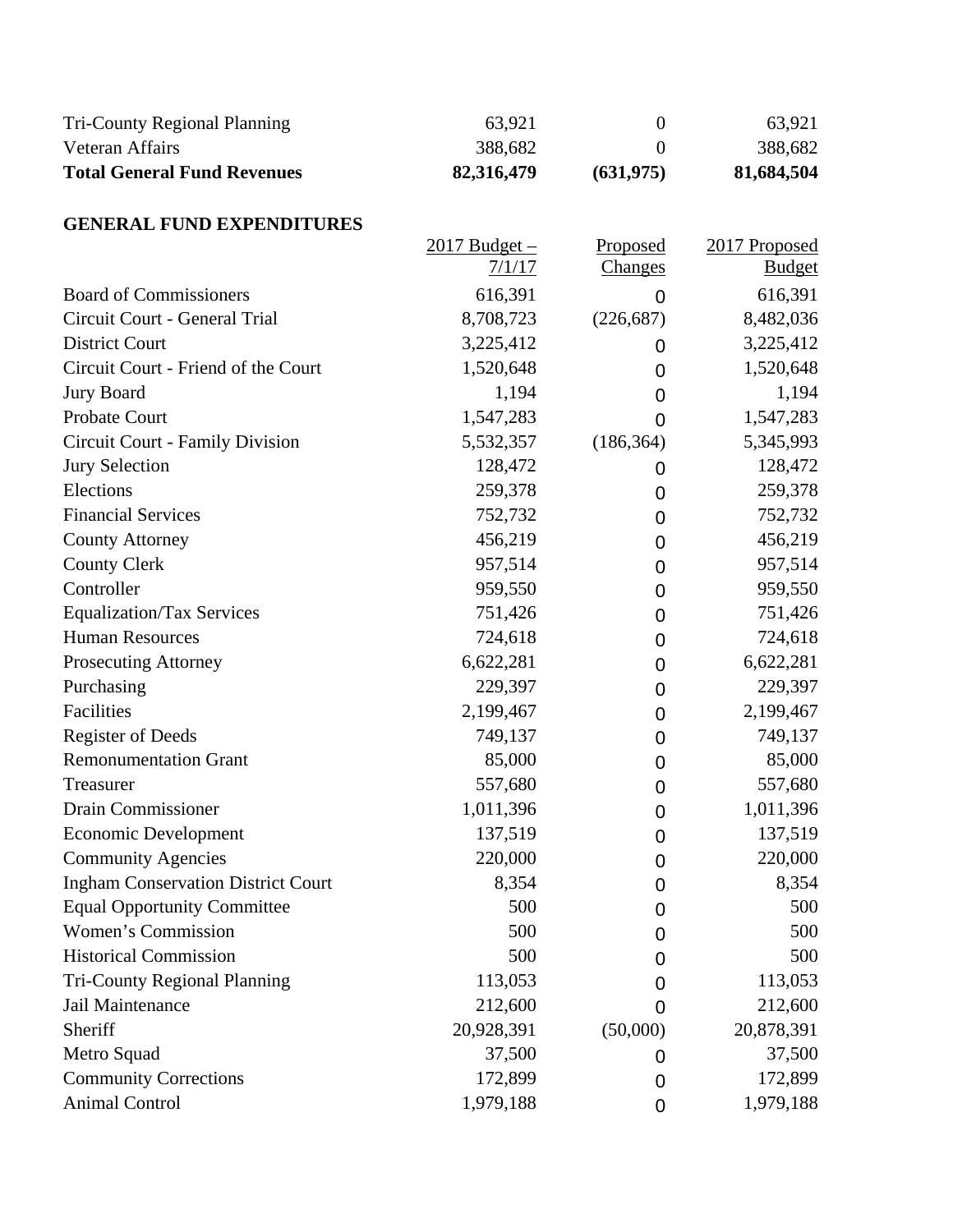| <b>Community Coalition for Youth</b><br><b>Capital Improvements</b> | 28,000<br>1,636,334 | 0<br>0         | 28,000<br>1,636,334 |
|---------------------------------------------------------------------|---------------------|----------------|---------------------|
| 2-1-1 Project                                                       | 45,750              | 0              | 45,750              |
| Legal Aid                                                           | 20,000              | 0              | 20,000              |
| <b>Contingency Reserves</b>                                         | 167,921             | 0              | 167,921             |
|                                                                     |                     | 0              |                     |
| Parks and Recreation                                                | 1,597,379           |                | 1,597,379           |
| <b>Library Legacy Costs</b>                                         | 168,924             | (168, 924)     | $\theta$            |
| Cooperative Extension                                               | 454,589             | 0              | 454,589             |
| <b>Veterans Affairs</b>                                             | 550,936             | 0              | 550,936             |
| Tri-County Aging                                                    | 80,867              | 0              | 80,867              |
| Department of Human Services                                        | 2,213,279           | 0              | 2,213,279           |
| <b>Community Mental Health</b>                                      | 1,968,872           | 0              | 1,968,872           |
| <b>Substance Abuse</b>                                              | 717,954             | $\overline{0}$ | 717,954             |
| <b>Medical Examiner</b>                                             | 396,575             | 0              | 396,575             |
| Jail Medical                                                        | 1,588,527           | $\overline{0}$ | 1,588,527           |
| <b>CHC</b>                                                          | 2,769,850           | $\overline{0}$ | 2,769,850           |
| <b>Health Department</b>                                            | 5,820,200           | $\overline{0}$ | 5,820,200           |
| Drain Tax at Large                                                  | 460,000             | $\overline{0}$ | 460,000             |
| <b>Board of Public Works</b>                                        | 300                 | 0              | 300                 |
| <b>Emergency Operations</b>                                         | 222,943             | $\overline{0}$ | 222,943             |

# **General Fund Revenues**

| <b>County Clerk</b>         | Decrease pistol permit revenue \$60,000. This revenue is now collected in the<br>Concealed Pistol Permit Fund.                                                                                                                                                                                                                |
|-----------------------------|-------------------------------------------------------------------------------------------------------------------------------------------------------------------------------------------------------------------------------------------------------------------------------------------------------------------------------|
| Property Tax                | Increase current year property tax revenue \$300,000 based on 2017 Equalization<br>report.                                                                                                                                                                                                                                    |
| <b>Prosecuting Attorney</b> | Decrease transfer in from Forfeiture Fund \$21,306. Forfeiture transfer was<br>miscalculated in the 2017 Adopted Budget.                                                                                                                                                                                                      |
| Sheriff                     | Decrease state prisoner care revenue \$378,572 related to loss of contract jail bed<br>revenue and closing of Post 4. Increase Marine Safety Grant \$2,698 per grant<br>award.                                                                                                                                                |
| <b>Family Division</b>      | Decrease indirect cost reimbursement revenue \$372,728 due to change in State of<br>Michigan's calculation method. There is an offsetting expense reduction equal to<br>50% of this amount. Decrease Michigan Department of Human Services Grant<br>revenue \$102,067 due to staffing allocation changes implemented in 2016. |